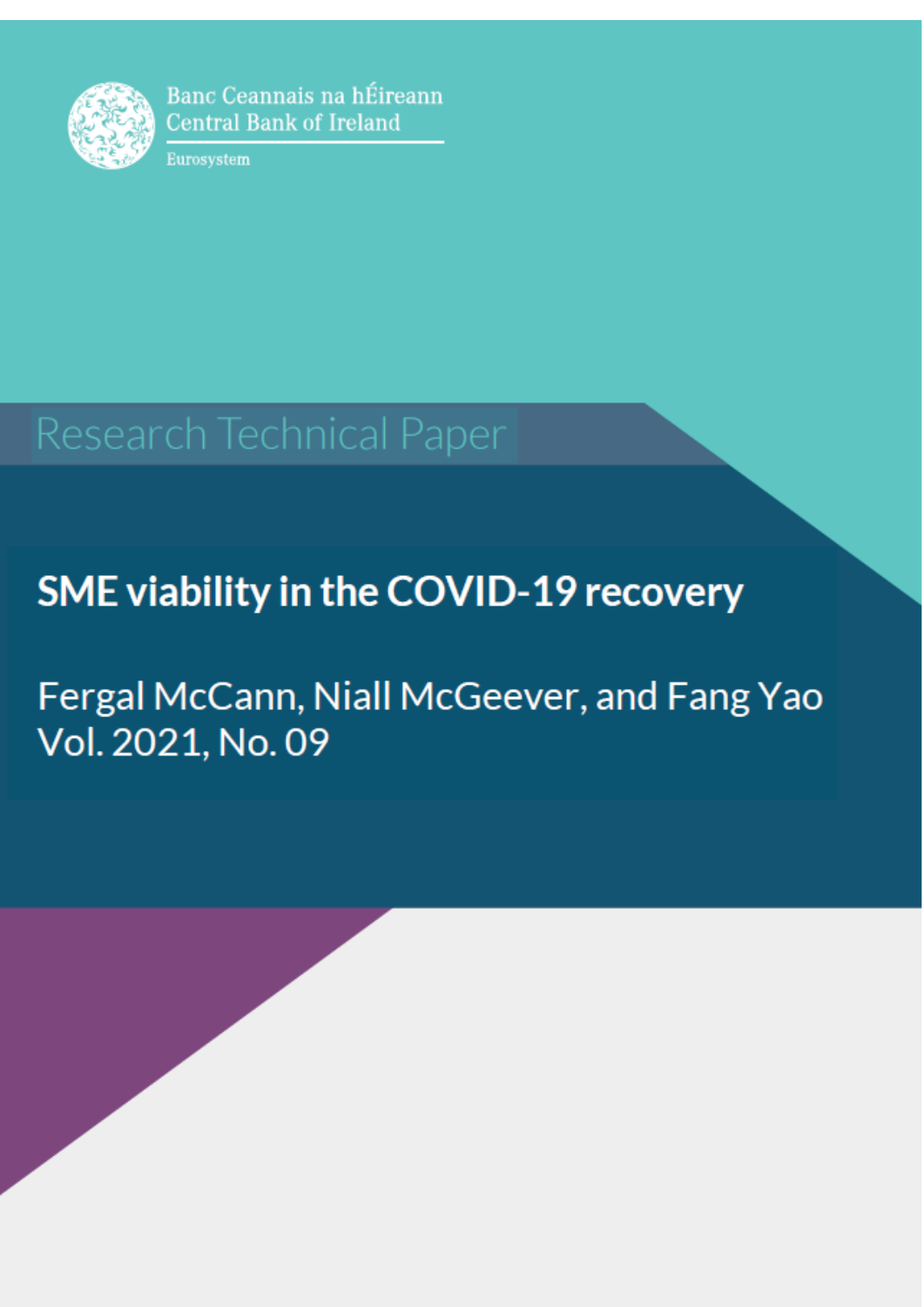## **SME viability in the COVID-19 recovery**

Fergal McCann, Niall McGeever, and Fang Yao

Central Bank of Ireland

9 December 2021 1

#### **Abstract**

Using survey data from a representative sample of Irish Small and Medium Enterprises (SMEs), we study how firms are likely to recover under macroeconomic forecasts of the pandemic recovery. The rate of financial distress among firms is expected to fall under baseline forecasts from a peak of 12 per cent in 2020 to 7 per cent by 2024. We find that those firms that struggle to recover by the end of our scenario window were mostly unprofitable or distressed prior to the pandemic. Beyond our baseline case, we further model three alternative recovery scenarios to study the effect of fiscal support tapering, a partial recovery due to structural change in sectoral demand, and a financing gap driven by credit risk retrenchment by lenders. Our findings highlight the continued importance of "bridging" liquidity finance provision to ensure the longterm solvency of viable firms.

Email[: fergal.mccann@centralbank.ie,](mailto:fergal.mccann@centralbank.ie) [niall.mcgeever@centralbank.ie,](mailto:niall.mcgeever@centralbank.ie) [fang.yao@centralbank.ie.](mailto:fang.yao@centralbank.ie)

**.** 

<sup>1</sup> We thank Sean Fitzpatrick, Sarah Holton, Vasileios Madouros, Paul Reddan, and seminar participants for helpful comments. The views in this paper are our own and do not necessarily represent the views of the Central Bank of Ireland.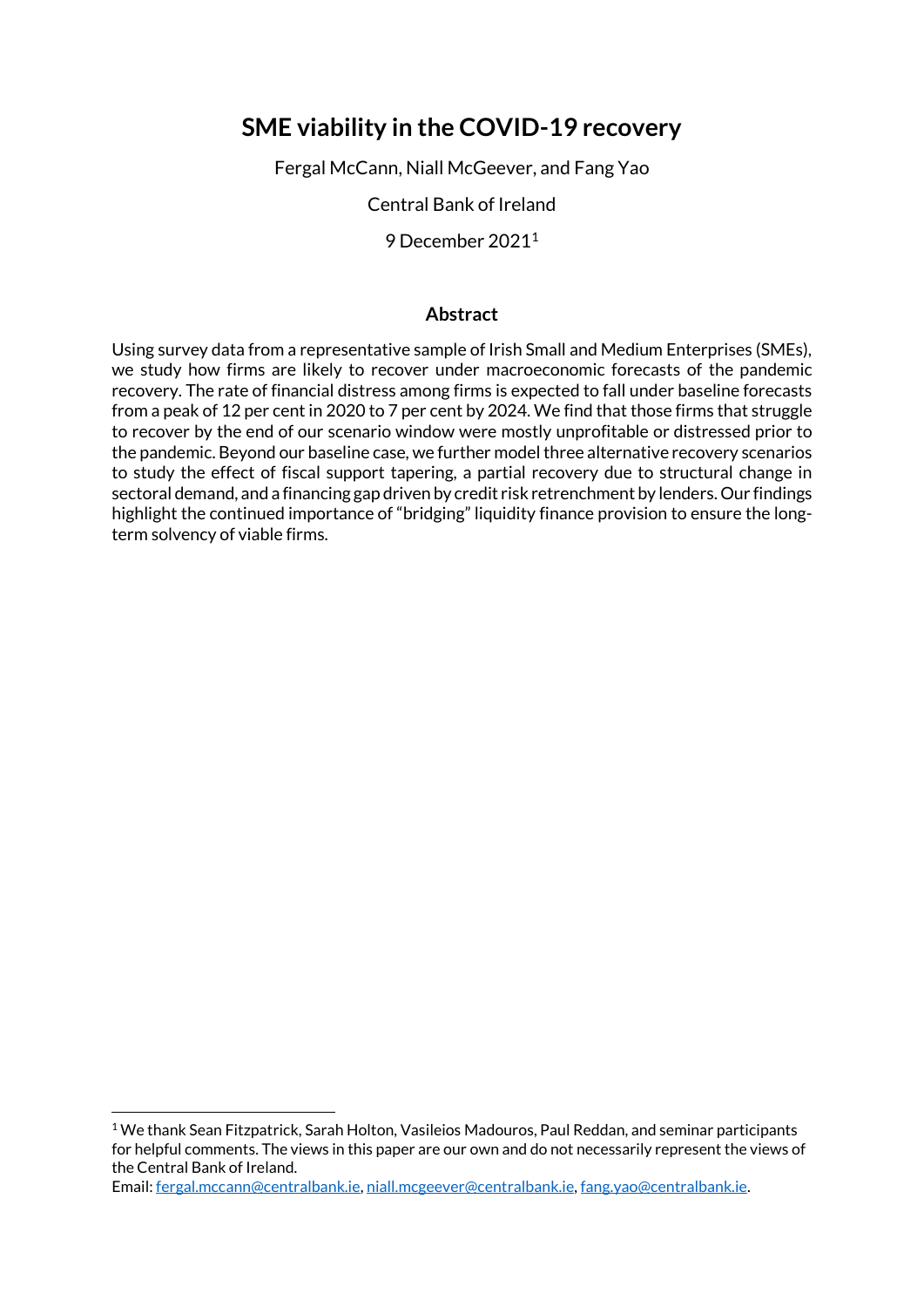## **Non-Technical Summary**

We study how Irish Small and Medium Enterprises (SMEs) might recover from the COVID-19 pandemic under a range of economic scenarios. We use survey data to study the profitability, liquidity and indebtedness of these firms prior to and during the first six months of the pandemic and then estimate how they will recover using macroeconomic forecasts.

Defining financial distress as an inability to meet operational losses through cash holdings, or a lack of liquidity to service interest payments on debt, we estimate that 12 per cent of SMEs were financially distressed in late 2020. Half of these firms were distressed prior to the pandemic. We show that the distress rate would have hit 30 per cent in the absence of government supports and if firms had to rely only on their pre-existing cash assets to cope with losses. This shows the importance of government supports and various forms of forbearance in softening the blow of the pandemic for affected firms. Throughout all of our analysis, we rely on the assumption that, after government financial support is removed during 2022, all losses are financed through borrowing from external sources (banks, non-banks, directors' funds, and other sources). In extensions of the work, we highlight the relative increase in financial distress that results in cases where the supply of such liquidity financing is not sufficient for all firms.

We find that distress rates are expected to fall significantly out to 2024, in line with a substantial turnover recovery currently underway in Ireland. A cohort of 5 to 6 per cent of firms were distressed prior to the pandemic and remain distressed throughout our scenario window. These firms are mainly expected to remain loss-making by 2024. The accumulation of additional borrowing to finance losses after 2022 ultimately causes solvency distress for these firms in the latter years of our scenario.

The impact of government support tapering alone is expected to be modest due to the strength of the underlying recovery. We show that the pace of turnover recovery is such that most firms are expected to roll off government support programmes naturally.

The more concerning risk for firms is that their business model is no longer capable of generating the same level of turnover as it was prior to the pandemic. We study this issue by considering a scenario where firms in the retail and hospitality sectors only recover to 75 per cent of their pre-pandemic turnover. Firms in this scenario would be able to continue trading once their creditors allow them to refinance, but sustained loss-making over time would result in over-indebtedness and solvency-based financial distress. We show that, in overall terms, the effects are relatively muted, with the economy-wide financial distress rate rising by 1-2 percentage points in this "new normal" scenario.

We lastly show that adequate availability of liquidity finance remains a key priority for facilitating SME recovery. Our baseline model assumes that annual losses that are not covered by available government support can be converted into debt balances through borrowing from external finance providers. A retrenchment in risk appetite from credit institutions would have the potential to generate future significant financial distress. Relative to a financial distress rate of 7 per cent in 2024 under the assumption that losses can continually be financed by borrowing, this rate would rise to 13 per cent in the event that only 60 per cent of losses could be plugged through external liquidity financing, highlighting the importance of the financial system and policy interventions in smoothing the transition towards a viable trading future for many SMEs that continue to be vulnerable during the recovery from the pandemic.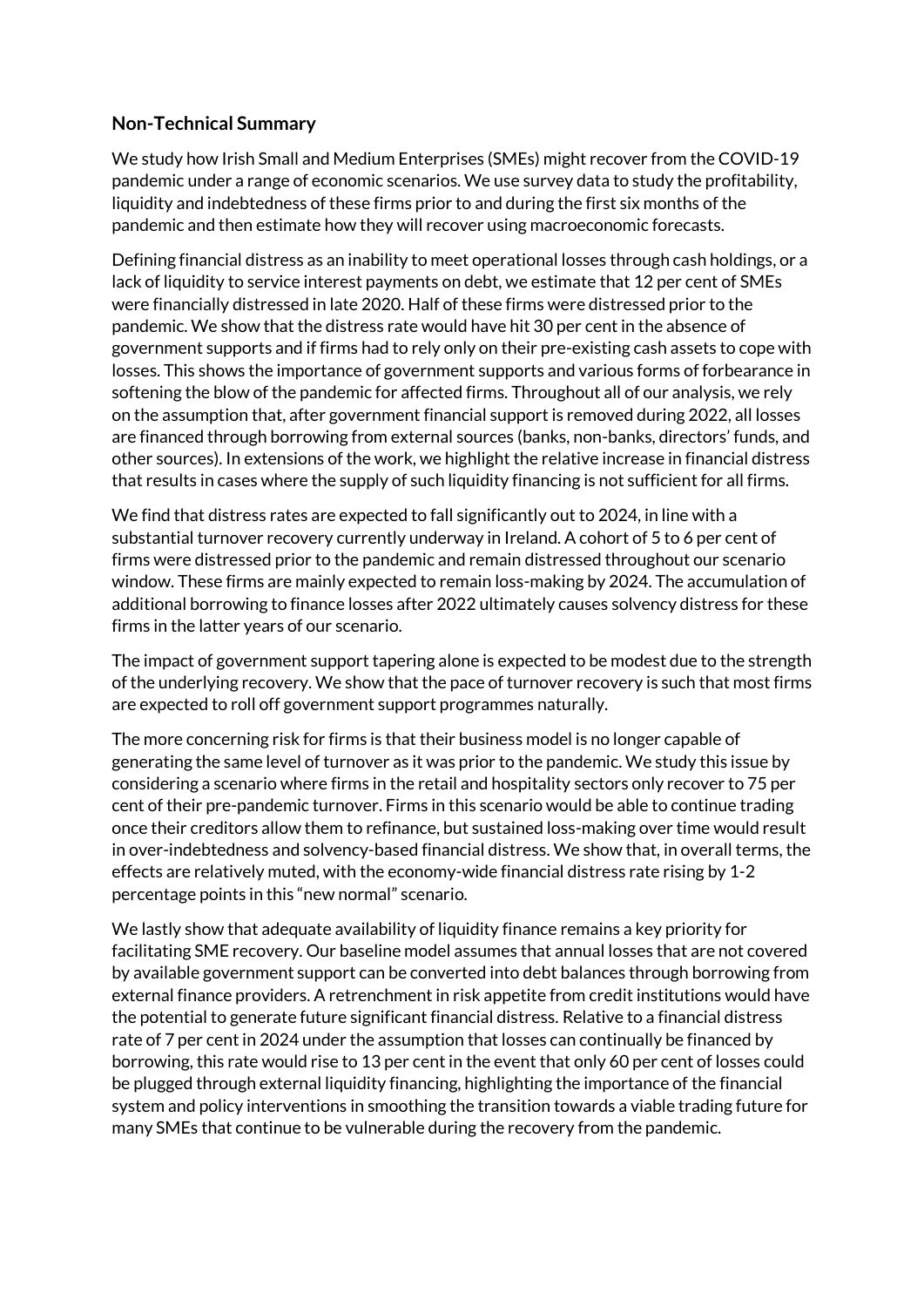## **1. Introduction**

As the global economy recovers from the COVID-19 pandemic, the longer-term viability of small firms remains an issue of major policy interest. The economic shock that hit firms has resulted in balance sheet damage and uncertainty about future profitability. While extraordinary policy measures from fiscal, monetary, and prudential authorities have lessened the impact of the pandemic on firms, they have potentially masked some of the impact of the crisis on longer-term viability. Traditional indicators of firm distress, such as loan defaults (ECB, 2021; Federal Reserve, 2021) and corporate bankruptcies (Banerjee et al., 2020; Djankov and Zhang, 2021), have remained remarkably low. In the absence of emergent signs of risks via traditional indicators, there is a need for alternative approaches to understand how small firms will recover as trading conditions normalise and extraordinary supports are tapered.

In this paper, we use survey data from a representative sample of Irish Small and Medium Enterprises (SMEs) to study the impact of a forecasted macroeconomic recovery on firm financial distress and viability. We extend the micro-simulation model developed in McCann and Yao (2021) to estimate the scale of latent financial distress among Irish SMEs and to study the likely path for firms under different recovery scenarios. Our methodological contribution is two-fold. First, we make use of detailed data on the *realised* outcomes of firms during the pandemic itself and compare these with pre-pandemic financial characteristics. Second, we design a new scenario analysis which simulates firm outcomes out to 2024. This allows us to assess the balance sheet impact of the crisis, as well as expected post-pandemic performance under a range of scenarios.

In each year of our scenario window, we project the turnover of each firm in our sample based on headline macroeconomic forecasts and firm-specific characteristics. We allow costs to adjust with turnover using estimated elasticities and we allocate fiscal support payments. This generates profit estimates, which we use to update each firm's balance sheet. Firms with low levels of cash insufficient to cover operational losses trigger a liquidity distress flag and firms struggling to service high debt levels trigger a solvency distress flag. We also demonstrate the crucial role of liquidity management and fiscal supports in alleviating short-term SME distress. We further incorporate a cash hoarding impulse into how firms respond to losses, whereby cash grants and subsidised borrowing through tax deferrals are sought before existing cash reserves are depleted.

The main results of the analysis are the following.

First, we show that financial distress among SMEs is expected to fall significantly under our baseline macroeconomic recovery scenario. The rate of financial distress is expected to fall from a peak of 12 per cent in 2020 to 7 per cent by 2024. This is driven by the easing of liquidity pressures on firms due to substantially recovered turnover levels. We further show that if firms were unable to claim supports and so had to use up all of their available cash, then our baseline financial distress rate of 12 per cent in 2020 would have risen to 30 per cent. Our baseline 12 per cent estimate of financial distress can be considered a lower bound, while our 30 per cent estimate can be considered an upper bound. Based on the extent of fiscal support utilisation, the growth of SME bank deposits, and the relatively low level of liquidity-driven insolvencies during the pandemic, we judge that a baseline assumption close to this 12 per cent lower bound is appropriate.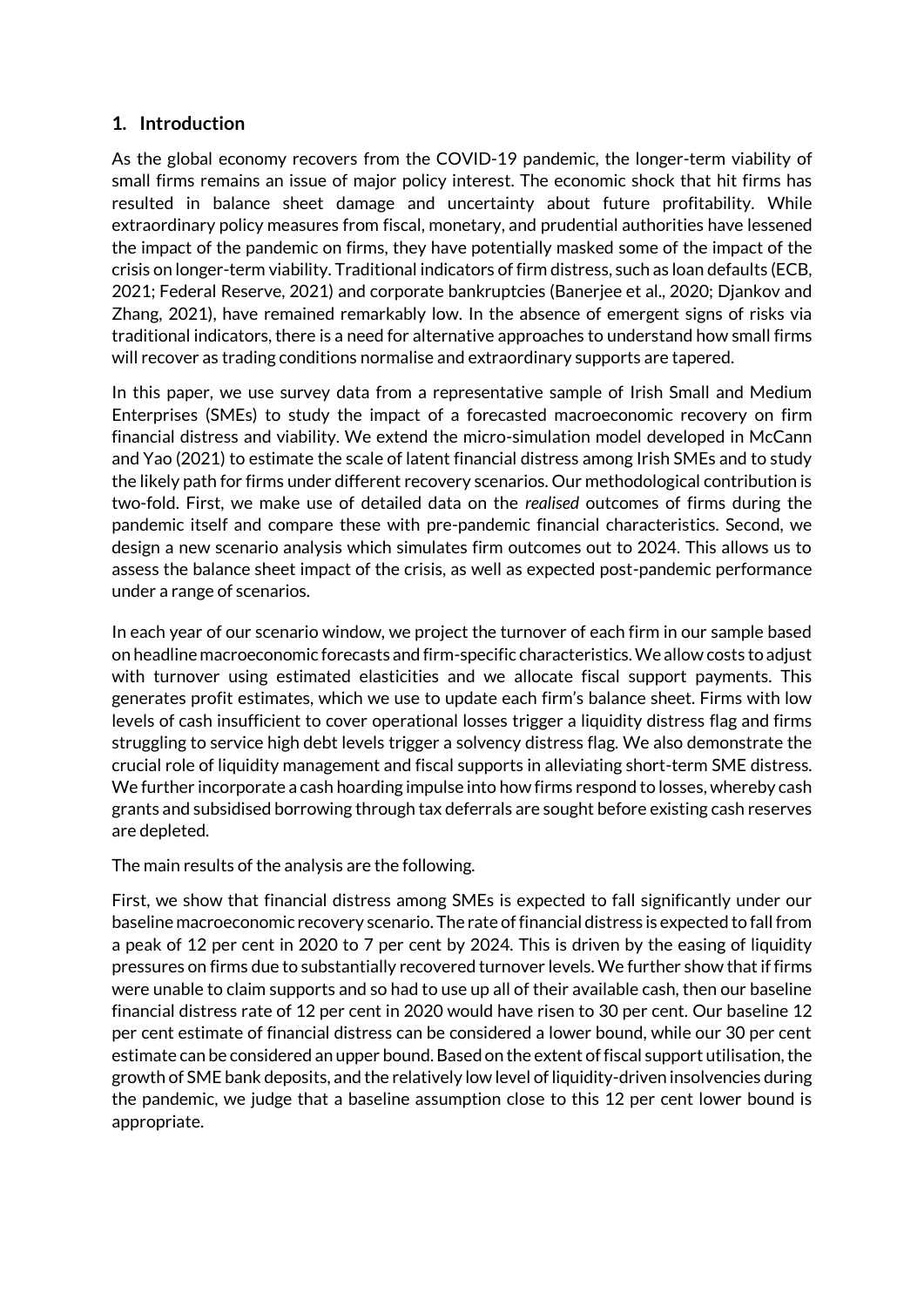Second, approximately 70 per cent of the firms that remain distressed at the end of our scenario window were already distressed prior the pandemic. There is a distinction to be made between those firms which were temporarily liquidity distressed in 2020 and those that had pre-existing financial difficulties. In our simulation, even with a strong recovery trajectory, the latter group of firms overwhelmingly fail to escape distress by 2024. Furthermore, we show that sustained loss-making by these firms would lead to solvency distress by the end of our scenario window.

Third, we present results under alternative recovery scenarios depending on policy variation and sector-specific partial recoveries. We find that, absent a return of significant public health restrictions, the tapering of government supports will in general play a relatively minor role in determining financial distress of SMEs. Due to the strength of the forecasted recovery and the design of support policies, we find that firms will lose eligibility for government supports naturally as their turnover levels recover. The forecast of buoyant economic activity into 2022, which is dependent on the lack of an emergence of further pandemic-related restrictions, suggests that the withdrawal or increased targeting of grant supports will not adversely impact most firms. We also consider a partial recovery in trade as we enter a "New Normal" environment, under which certain pandemic-induced changes in sectoral demand become structural in nature. We simulate the impact of a partial recovery in the Accommodation & Food and Wholesale & Retail sectors, where turnover of firms only recovers to 75 per cent of the prepandemic level. We find that while liquidity distress remains low for such firms once they are facilitated by creditors, sustained loss-making would over time lead to over-indebtedness, and without continued availability of debt financing, such firms would be unable to meet outgoings.

Lastly, we demonstrate the continued importance of adequate liquidity finance for viable SMEs. We show that in a scenario where only 60 per cent of the operating losses of SMEs can be bridged by external financing, the financial distress rate at 2024 would rise from 7 to 13 per cent. This generates critical policy implications around the important role that liquidity finance will continue to play as SMEs trade their way to viability during the COVID-19 recovery. To mitigate these risks during the pandemic recovery phase, it will be important to ensure adequate liquidity finance provision for viable firms, potentially through policies that can encourage lending to this type of illiquid-yet-solvent borrower, such as loan guarantees. Such a policy would only be necessary in cases of a retrenching of risk appetite to borrowers that have a longterm viable future, but due to the unprecedented nature of the pandemic shock, may run operating losses over a two-to-three year horizon while recovering to a sustainable trading position.

This paper is closely related to three strands of the literature on the impacts of the COVID-19 pandemic and associated policy measures.

Firstly, the international literature has thus far grappled with the impact of the pandemic and policy supports on firm turnover, profitability, and employment. Much less has been said about the future viability of firms. Bartik et al. (2020), Bankowska et al. (2020) and Ferrando and Ganoulis (2020) provide early survey evidence on the effect of the pandemic on businesses in Europe and the US. Granja et al. (2020), when analysing the Payroll Protection Program (PPP) and Pandemic Unemployment Insurance for small business profitability, conclude that bank lending channel in terms of distributing loans play an important role in the effectiveness of the policy support. Chetty et al. (2020) similarly find that PPP loans had little impact on employment at small businesses, because firms that apply for the loans did not intend to lay off workers. Altavilla et al. (2020) analyse the effect of a wider range of policy supports taken in the euro area, including monetary, prudential policies, and find that in absence of these policies, the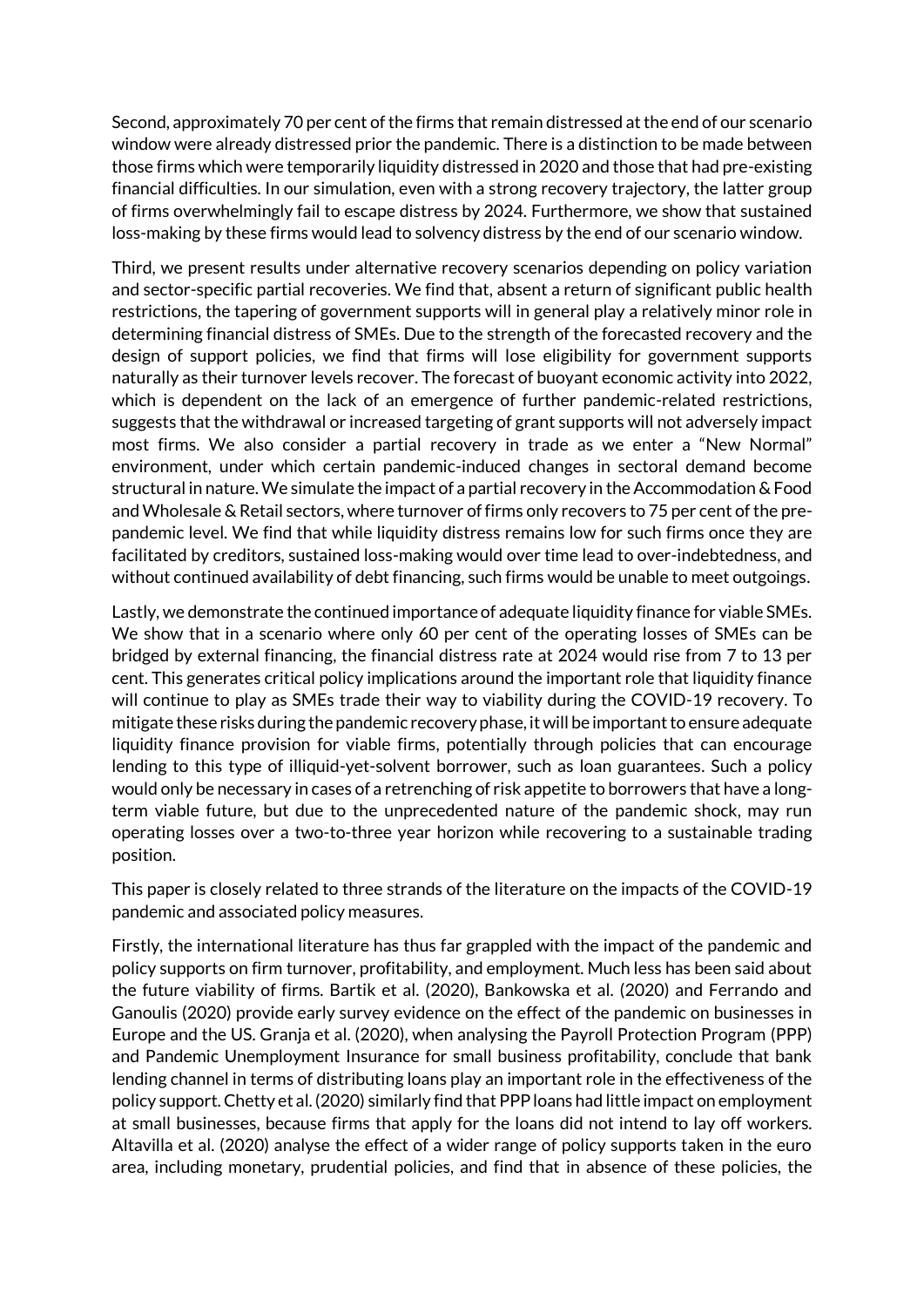pandemic would lead to a significantly larger decline in firms' employment. Our simulation analysis provides estimates not only for the immediate effects, but also the longer-run effect.

Secondly, when studying SME viability, Epaulard, Cros and Martin (2020) estimate factors predicting firm failures in the COVID crisis using French firm-level data. They find that public policies have so far largely offset the sectoral impacts of the COVID shock, and creative destruction has not been distorted during the COVID crisis. Our focus in this paper is not on the determinants of firm failures, but on the conditions that determine financial distress of SMEs. Gourinchas et al. (2020, 2021) use a combination of a partial equilibrium model of firm cost minimization, macro projections, and firm level financial data to estimate the impact of the COVID-19 crisis on business failures. They finds that government supports were of central importance in holding down SME failure rates. While government supports were in many cases poorly targeted, they find little evidence that supports are simply postponing mass failures. One important difference from our work is that, in the Gourinchas et al. (2020, 2021) framework, the only criterion for business viability relates to liquidity shortfalls. This approach has the advantage of simplicity, but it removes a role for problems relating to debt overhang from the modelling approach. Our approach, on the other hand, based on a dual identification of financial distress as relating to either liquidity or solvency (debt-based) distress allows for a richer modelling of mechanisms that are relevant to the debate on SME finance in the pandemic. For example, a key component of the policy response in 2020 across Europe was the widespread issuance of government guarantees on SME borrowing, which can come with currently unknown debt overhang risks as economic conditions normalise. Secondly, our framework allows firms with liquidity shortfalls to replace government support over time with borrowing from the financial sector and other related sources of funding such as owners' equity. With this mechanism, we can also model the implications of a dry-up in access to this kind of outside funding through our scenario window.

Lastly, our findings also contribute to the international debate on zombie firms in the context of the COVID-19 pandemic (Laeven et al., 2020). Some participants in this debate express concern at the possibility that firms with pre-pandemic distress have been artificially kept alive by government support measures and creditor flexibility, and that some firms that have become long-term non-viable due to the pandemic are now in a similar situation. Our results suggest that, in Ireland at least, the vast majority of companies made distressed by the pandemic are likely to have a viable future, and that policy support has not created a large group of "zombie" enterprises. By contrast, our results confirm that those firms already distressed in 2019 are estimated to predominantly remain in distress by 2024, highlighting the importance of an insolvency system that can distinguish between those requiring restructuring, and those for whom liquidation would be more appropriate.<sup>2</sup>

The remainder of the paper is organised as follows. Section 2 provides a review our data and the key metrics we make use of. Section 3 examines the pre-pandemic financial characteristics of our firms. Section 4 contains our main results. Section 5 concludes.

**.** 

<sup>&</sup>lt;sup>2</sup> Recent reforms to the Irish corporate insolvency system under the Companies (Small Company Administrative Rescue Process and Miscellaneous Provisions) Bill 2021, will allow for access to the Irish examinership system at lower cost, to a wider range of smaller companies. It is hoped in Ireland that this reform will allow for more ready restructuring of liabilities in cases where financially distressed SMEs can be shown to have a viable trading future.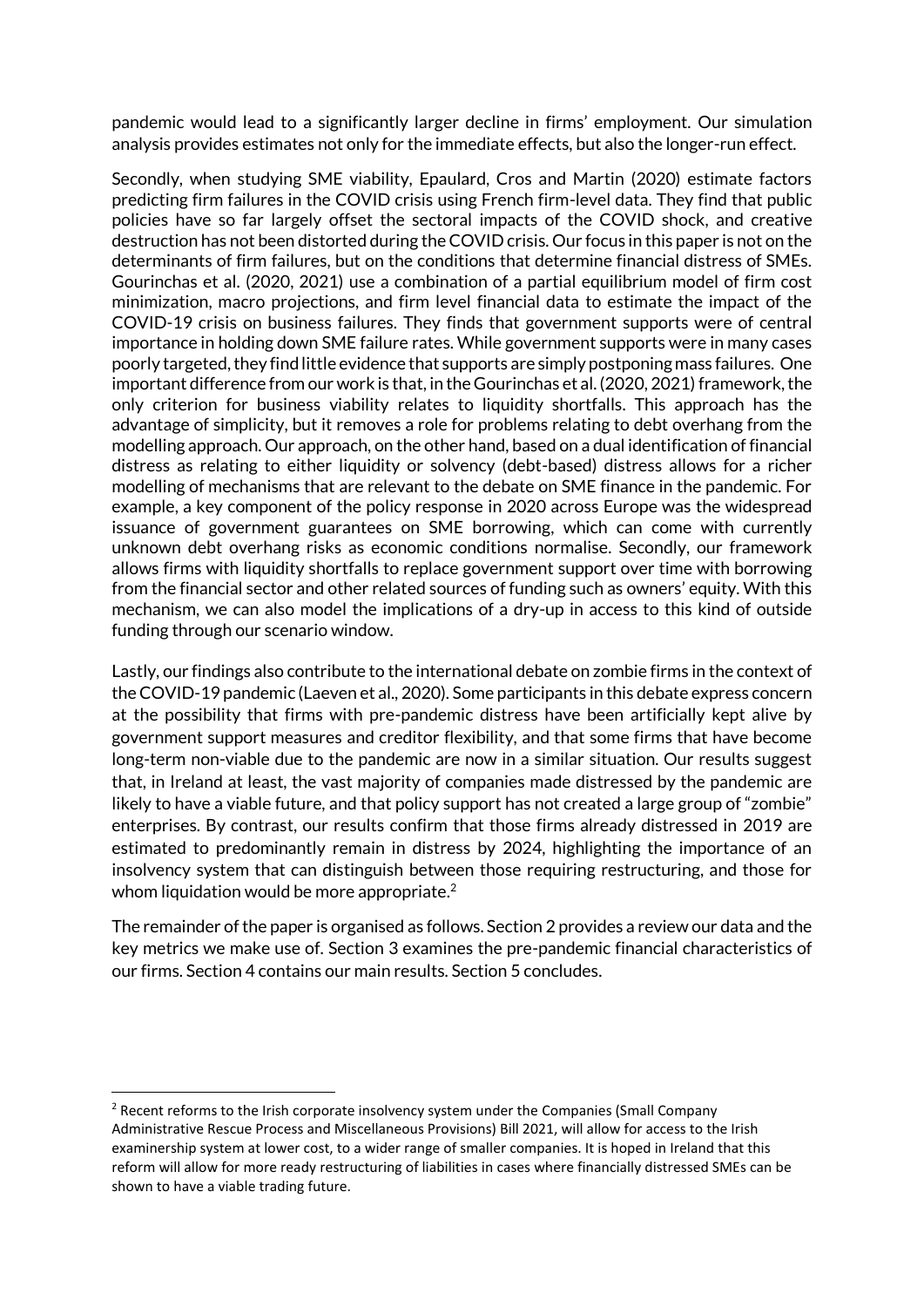## **2. Data**

We first provide an overview of the data we utilise and the key financial ratios we examine. We source our data from the 2020 wave of the SME Credit Demand Survey (CDS). This is a representative survey of SMEs commissioned regularly by the Irish Department of Finance. It provides detailed information on firm turnover, costs, and key balance sheet items. A major strength of the survey is its timeliness and its ability to measure realised firm outcomes during the pandemic.<sup>3</sup> The survey is delivered in pooled cross sections, with no capacity for panel data analysis. Our focus throughout this paper is on the March to October 2020 period, during which companies were asked a number of questions relating to pre-pandemic starting points and changes relative to 2019 in key financial and performance indicators.

Applying basic cleaning filters, including the removal of outliers, yields a starting sample of 1,787 firms. We retain only non-financial firms that responded to all survey questions relevant for our purposes. In addition, we exclude 52 firms that ceased trading during the pandemic so that we retain our focus on firms that are staging a recovery. This reduces our sample size to 1,003 firms.

We adjust reported firm profits in one important way. First, we assume that respondents do not include depreciation in their estimate of 'expenditure'. Second, we assume that realised 2019 and expected 2020 investment levels are representative of the fixed asset composition within each sector. We apply straight-line depreciation charges that differentiate between different asset types.<sup>4</sup> This yields profit margins that are much closer aligned to aggregate figures published by Ireland's statistical agency. 5

We measure net profit as turnover minus total expenditure minus depreciation. We measure profit margins as the ratio of net profit to turnover.

Net profit ≡ Turnover - expenditure - depreciation

## Profit margin ≡ Net profit / Turnover

We measure firm leverage as debt liabilities plus accounts payable over total assets. These two liabilities are similar in scale and together provide good insight into firm indebtedness. This approach should be thought of as providing a lower bound estimate on leverage, as there may be additional unreported liabilities owed to tax authorities, company directors, or other counterparties.

Leverage ≡ (Debt liabilities + accounts payable) / Total assets

Table 1 provides a summary of the dataset. We observe the NACE letter sectoral code of each firm. In cases where the number of firms in a particular sector is below 50, we group the sector with another. For example, we combine Professional, Scientific & Technical firms with Administrative & Support Services firms.

The median level of cash holdings prior to the pandemic was 10 per cent of assets. This varied among sectors, with Accommodation & Food firms having a median of 5 per cent and professional and administrative firms having 25 per cent. The median leverage ratio was 0.32, with firms in the Construction and Wholesale & Retail sectors showing relatively high levels of

1

 $3$  The public disclosure of corporate financial accounts in Ireland comes at a significant lag and, furthermore, reporting deadlines were extended during the pandemic as a relief measure.

<sup>4</sup> See Appendix A.1.

<sup>&</sup>lt;sup>5</sup> See the [CSO Business in Ireland 2020 release.](https://www.cso.ie/en/releasesandpublications/ep/p-syi/statisticalyearbookofireland2020/bus/businessinireland/)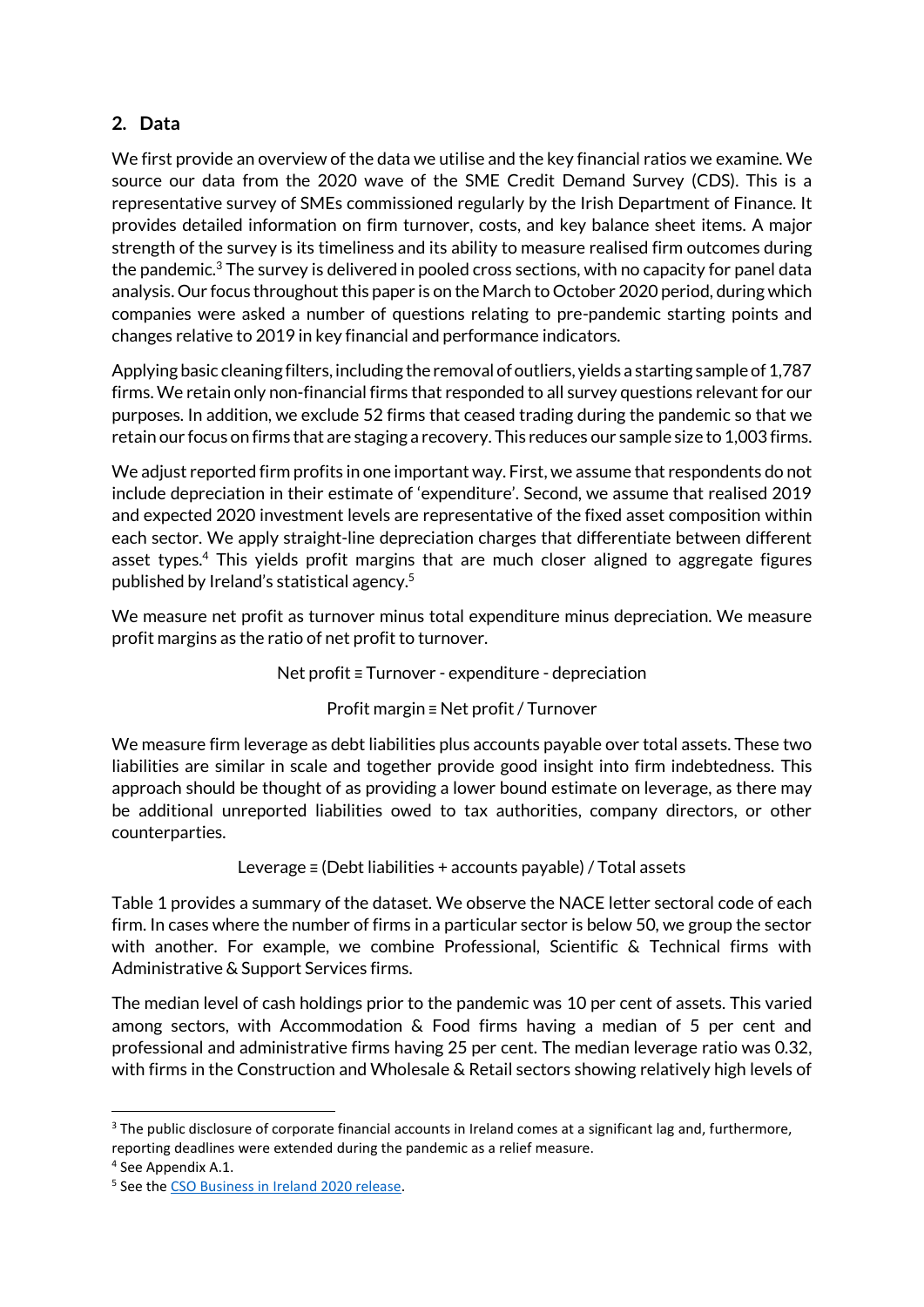indebtedness. Profit margins ran at 15 per cent overall and most sectors have median profit margins of approximately this level. The highest margins were in Professional & Administrative sectors, while the lowest were in Human Health and Manufacturing.

|                                  | N     | Cash/Assets | Debt/Assets | Leverage | Profit margin |
|----------------------------------|-------|-------------|-------------|----------|---------------|
| Accommodation & Food             | 111   | 0.05        | 0.07        | 0.20     | 0.16          |
| Construction                     | 143   | 0.15        | 0.13        | 0.50     | 0.16          |
| Human Health                     | 69    | 0.10        | 0.00        | 0.01     | 0.10          |
| Manufacturing                    | 116   | 0.10        | 0.13        | 0.32     | 0.09          |
| Prof./Sci./Tech./Admin. & Supp.  | 223   | 0.25        | 0.06        | 0.27     | 0.23          |
| Whol. & Retail / Transp. & Stor. | 341   | 0.10        | 0.14        | 0.46     | 0.11          |
|                                  | 1,003 | 0.10        | 0.10        | 0.32     | 0.15          |

Table 1: Pre-pandemic summary statistics

Notes: N refers to the number of firms. Cash refers to cash and cash equivalents. Debt refers to loans owed to financial counterparties. Leverage is defined as debt plus accounts payable over Assets.

These summary statistics are informative about typical firms in each sector, but they do not tell us much about firms with relatively poor liquidity and leverage characteristics. Section 3 provides more detail on the distribution of these indicators.

## **3. Pre-pandemic financial performance**

A key determinant of post-pandemic viability will be the existence of a strong underlying business model. Firms will need to generate enough turnover to service pre-existing liabilities and any additional liabilities they have built up over the course of the pandemic. With this in mind, we investigate the financial performance of the firms in our sample immediately prior to the pandemic.

A viable firm is one that is capable of generating a sustainable level of profitability. Firms that were unprofitable prior to the pandemic are thus a group of particular interest and so we devote a large share of this section to understanding their characteristics. We place less emphasis on those firms that have suffered balance sheet damage due to the pandemic. This is part due to the significant mitigating effects of government grants and partly due to the availability of legal remedies for distress corporates. Examinership in Ireland (a scheme similar in nature to the Administration scheme in the U.K. or Chapter 11 Bankruptcy in the U.S.) requires that a company has a "reasonable prospect of survival" once a restructuring scheme is implemented (Courtney, 2016). A company with a solid business model can thus access the restructuring framework, even if they have very high leverage. This model is particularly relevant for firms that may have suffered significant balance sheet impairment during the pandemic, but have good future trading prospects.

## 3.1Profitability and leverage

Figure 1 shows the profit margin distribution of firms in different sectors. The majority of firms in each sector were profitable, though there exists a left tail of unprofitable firms in each sector.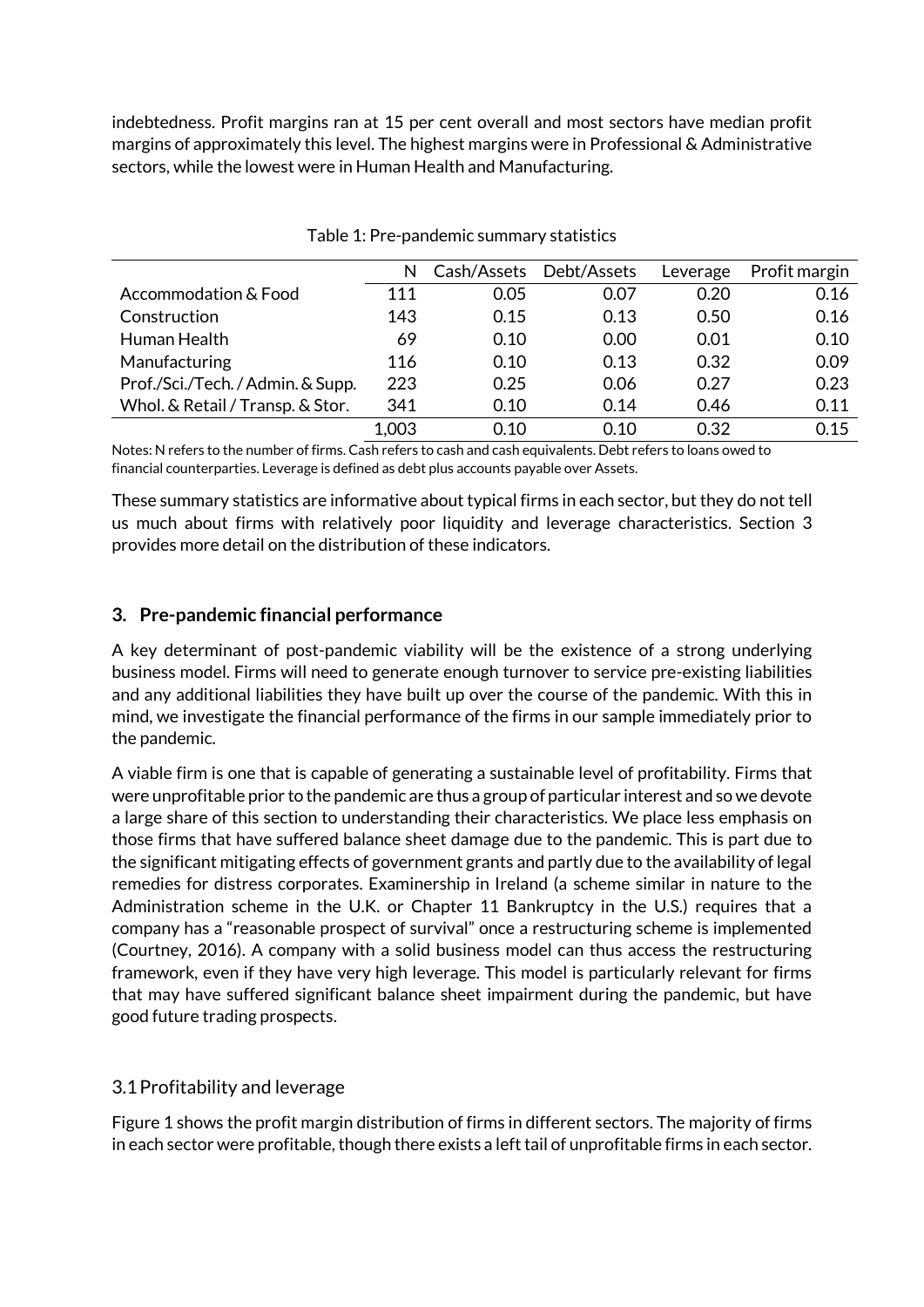

Figure 1: Profit margin distribution by sector

Notes: Profit margins in 2019. Each box represents the interquartile range of the sectoral distribution. The horizontal line within each box shows the median of the distribution.

A possible explanation for the significant loss-making reported by some firms is that this is simply a part of the firm life cycle. Early-stage start-ups may be encountering losses as they establish their enterprise.<sup>6</sup> In Appendix A.2, we show that this is not the case. The firms experiencing heavy losses in our sample are not unusually young or unusually small. They appear to be well-established firms that are showing signs of financial vulnerability.

Figure 2 shows the leverage distribution by sector. There is more variation across sectors on this metric. Firms in the Construction and Wholesale & Retail sectors report higher levels of leverage, while those in the Human Health sector report relatively low levels of leverage. While the median leverage of Accommodation & Food firms is relatively low, the distribution is rather skewed.

Table 2 shows the realised pandemic outcomes of firms by their 2019 profitability status. This is possible because the 2020 survey wave included questions on pre-pandemic turnover and costs. We make use of a break-even (BE) window of a  $\pm 1\%$  profit margin. Firms that were lossmaking or breaking-even in 2019 were overwhelmingly loss-making in 2020. 20 per cent of firms were profitable in 2019, but unprofitable in 2020. 49 per cent were profitable in 2019 and remained profitable in 2020.

 $\overline{a}$ 

 $6$  The Small Business Administration publish results showing that half of US start-ups fail by their fifth year. <https://cdn.advocacy.sba.gov/wp-content/uploads/2021/11/03093005/Small-Business-FAQ-2021.pdf>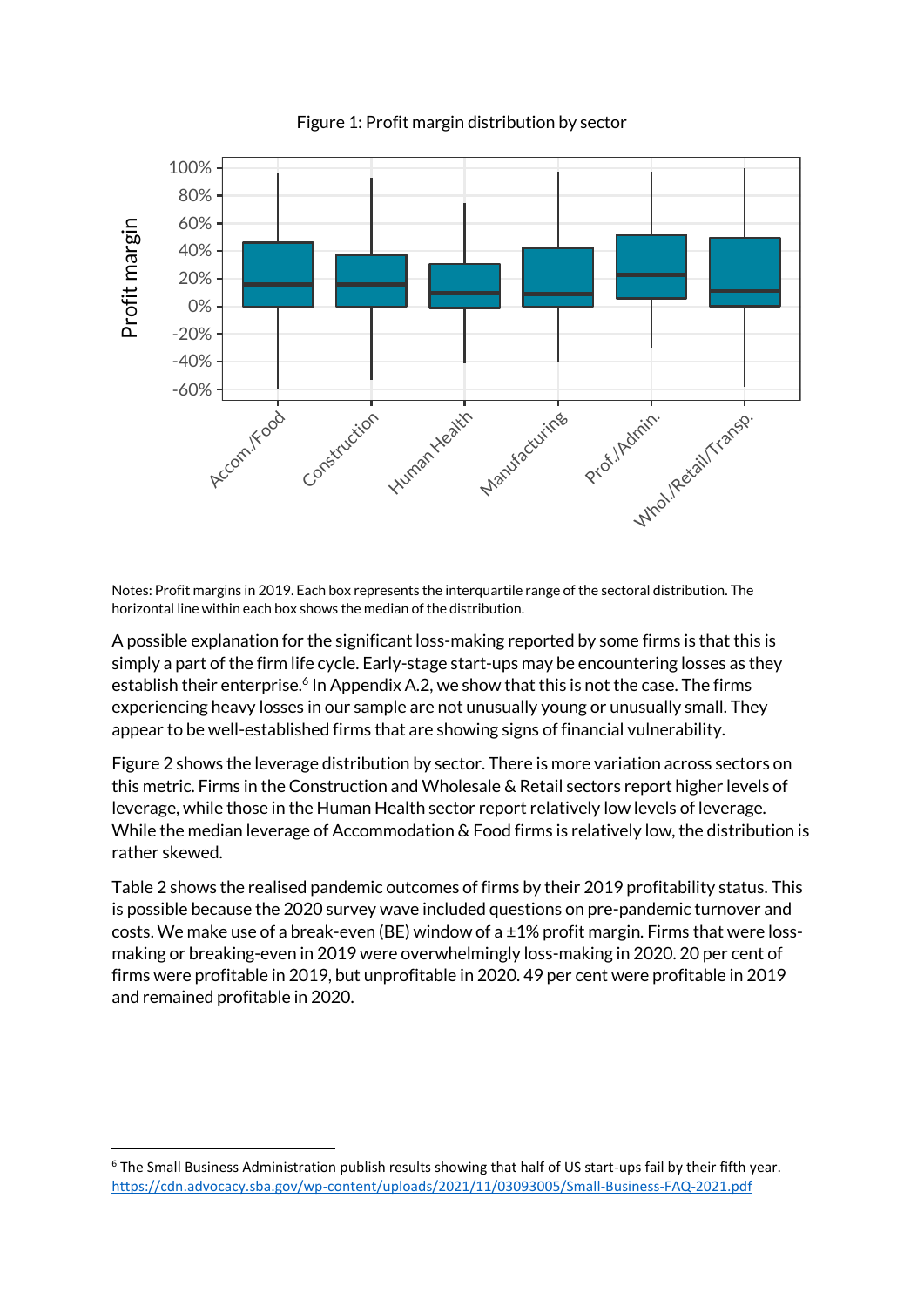

Notes: Leverage ratio in 2019. Each box represents the interquartile range of the sectoral distribution. The horizontal line within each box shows the median of the distribution.

|      |             |      | 2020     |        |           |
|------|-------------|------|----------|--------|-----------|
|      |             | Loss | BE (±1%) | Profit | Total     |
|      | <b>Loss</b> | 20   |          |        | 22        |
| 2019 | BE (±1%)    |      |          |        | 8         |
|      | Profit      | 20   |          | 49     | 70        |
|      | Total       |      |          | 53     | 1 ( ) ( ) |

Table 2: % of firms by 2019 and 2020 profitability

Notes: The BE (±1%) category refers to cases where firms are approximately breaking-even, with profit margins between -1 per cent and +1 per cent. The Loss category refers to profit margins of less than -1 per cent and the Profit category refers to cases where margins are above 1 per cent.

Our estimates are qualitatively similar to those reported in Kren et al. (2021), but differ for two main reasons. First, we have adjusted firm profit margins for depreciation. This pushes a cohort of firms with exactly zero profit to be mild loss-making. Second, we do not impose a scale adjustment to firm costs based on CSO aggregates. This results in higher profit margin estimates, particularly in the relatively large Wholesale & Retail sector.

## **4. Firm viability post-pandemic**

In this section, we consider a recovery scenario period out to 2024. We adopt a macroeconomic scenario based on th[e Central Bank of Ireland Quarterly Bulletin 2021Q3](https://www.centralbank.ie/publication/quarterly-bulletins/quarterly-bulletin-q3-2021)

forecast of modified domestic demand.<sup>7</sup> Under this scenario, domestic economic activity returns to pre-pandemic levels by 2022. We thus assume that firm turnover recovers to 2019 levels by 2022. We interpolate linearly between our realised 2020 figures and the return to

**.** 

<sup>&</sup>lt;sup>7</sup> See Appendix A.2.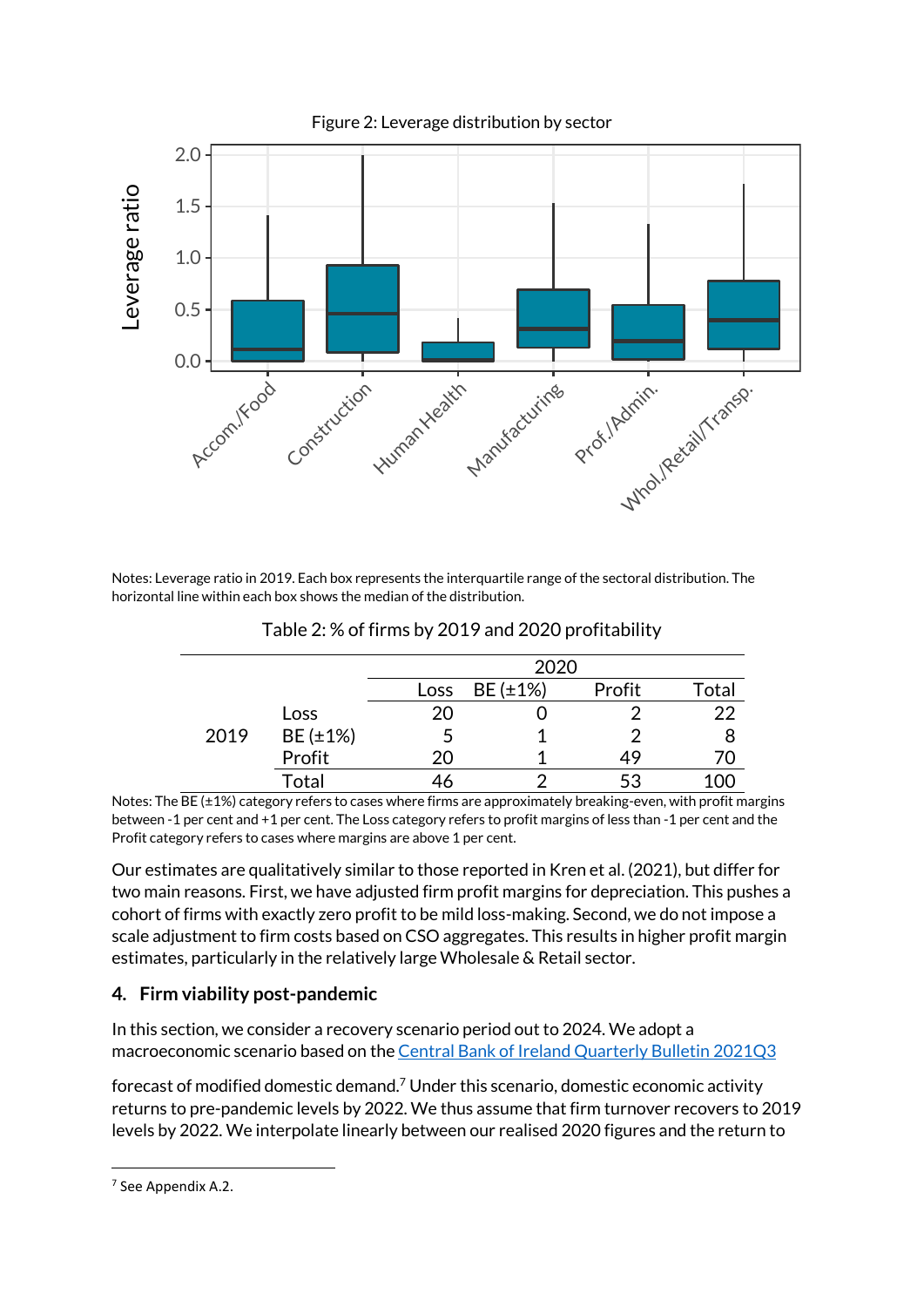pre-pandemic levels in 2022. We further assume a return to turnover growth of 3 per cent per annum in 2023 and 2024.

Figure 6 illustrates our baseline recovery scenario. The 2020 figures represent the realised pandemic outcomes. The most severe decline was in the Accommodation & Food sector, which experienced a decline of nearly 70 per cent. Manufacturing firms experienced a more modest decline of approximately 15 per cent. All other sectors had declines of 25 to 40 per cent.

The scenario is designed with a linear recovery path from 2020 to 2022. This has the effect of generating a relatively poor 2021 outcomes for sectors that were most affected by the pandemic. For example, the large rebound for the Accommodation & Food sector in 2021 only brings it to 65 per cent of its pre-pandemic level.

We observe firm turnover in 2019 and 2020. Our baseline recovery scenario includes a recovery to at least 2019 turnover for all firms by 2022. For those firms that experienced losses in 2020, we linearly interpolate between the pandemic trough and the 2022 level. These firms then grow their turnover at a typical rate of 3 per cent per annum out to  $2024$ .<sup>8</sup> For firms that experienced increased turnover in 2020, we permit them to retain this gain and grow at 3 per cent per annum from 2021 onwards.



#### Figure 6: Baseline recovery scenario for firm turnover

Notes: All series are indexed to 2019 values by construction. 2021 to 2024 are full-year scenario outcomes.

 $\overline{a}$ 

<sup>8</sup> Our choice of 3 per cent is consistent with average changes in domestic demand in recent years. Assuming no growth in turnover in 2023 and 2024 does not impact our results meaningfully.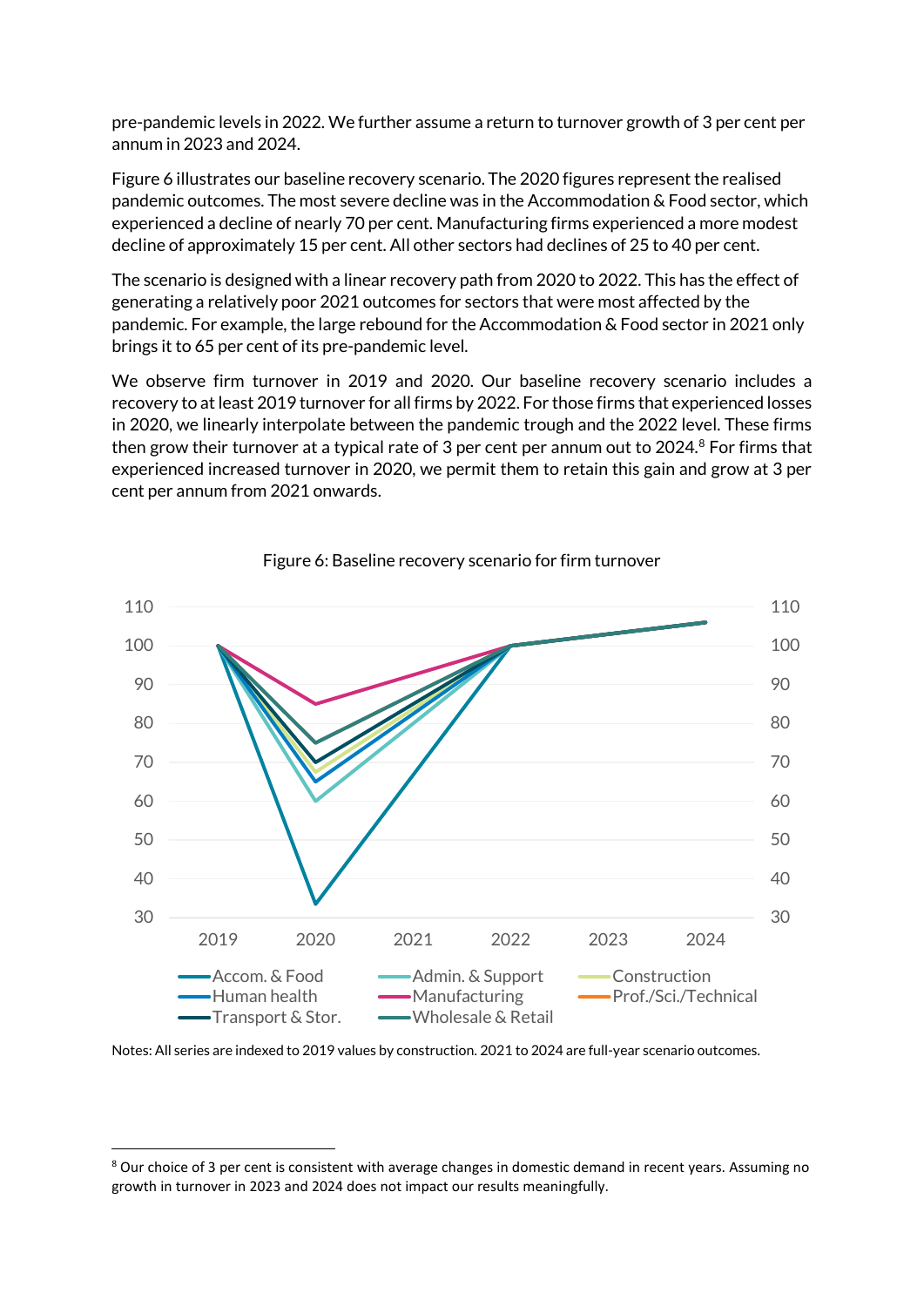#### **4.1Model**

In this section, we describe our modelling framework and how we go about tracing firm profitability, liquidity, and leverage estimates out to 2024.

Equation (1) gives profit of firm *i* in year *T*. Turnover in the recovery is generated by our recovery path as described above. We scale costs using sector-level cost elasticities estimated using firmlevel changes in turnover and costs from 2019 to 2020 as outlined in Appendix A.4. Depreciation is a recurring straight-line charge based on each firm's 2020 fixed asset stock.

- (1) Profit<sub>i. $T$ </sub> = Turnover<sub>i. $T$ </sub> Costs<sub>i. $T$ </sub> Depreciation<sub>i</sub> + Wage Subsidy<sub>i. $T$ </sub> + Fixed Cost Grant<sub>i.</sub> $T$ 
	- = Turnover<sub>i,T</sub> Costs<sub>i,T-1</sub> \* ((Turnover<sub>i,T</sub> Turnover<sub>i,T-1</sub>) \*  $\epsilon_i$ ) Depreciation<sub>i</sub> + Wage Subsidy<sub>i.T</sub> + Fixed Cost Grant<sub>i.T</sub>

Grant payments are calibrated to the terms of existing government schemes and our firm-level characteristics. The most consequential support is the Employment Wage Subsidy Scheme (EWSS). 9 In the years where this support is available and firm turnover is 30 per cent below its 2019 level, we provide firms with a flat payment of  $\epsilon$ 203 per week per employee. We then establish a further pool of fixed cost grants amounting to 25 per cent of the total wage subsidy cost. This is informed by the aggregate level of utilisation of government support schemes.<sup>10</sup> We allocate these additional grants to loss-making firms weighted by their fixed costs.

Equations (2) and (3) show how profit outcomes in each period impact firm balance sheets. Our approach in assigning firms with a cash hoarding impulse is clearly apparent here. Where firms are loss-making, they finance this loss through further debt accumulation and maintain their cash at its current level. In this way, loss-making results in higher leverage and not an acute liquidity shortfall. If firms generate profits, then they add this surplus to their cash holdings. In years where the support is available, we allow loss-making firms to source debt finance in the form of low-interest tax deferrals. We apply a zero interest rate on these tax borrowings until 2022, when we apply a 3 per cent interest rate in line with the Irish tax warehousing scheme.<sup>11</sup> All other debt attracts an interest rate of 5 per cent.<sup>12</sup>

Our cash hoarding assumption is informed by expectations of extreme precautionary behaviour by company directors, the unusually low ex post level of liquidity-driven corporate insolvency notifications in Ireland up to summer 2021 (Central Bank of Ireland FSR 2021-II; McGeever et al., 2020), substantial growth in cash deposits for households and firms at Irish banks since March 2020, even among affected sectors, and the heavy utilisation of government grant and subsidised debt facilities.

(2) 
$$
\text{Debt}_{i,T} = \begin{cases} \text{Debt}_{i,T-1} + |\text{Profit}_{i,T}|, & \text{Profit}_{i,T} < 0 \\ \text{Debt}_{i,T-1}, & \text{Profit}_{i,T} \ge 0 \end{cases}
$$

$$
(3) Cash_{i,T} = \begin{cases} Cash_{i,T-1}, & \text{Profit}_{i,T} < 0\\ Cash_{i,T-1} + Profit_{i,T}, & \text{Profit}_{i,T} \ge 0 \end{cases}
$$

**.** 

<sup>9</sup> https://www.gov.ie/en/service/ead8c-employment-wage-subsidy-scheme-ewss/

<sup>&</sup>lt;sup>10</sup> Se[e Box G of the Central Bank of Ireland Financial Stability Review 2021-I.](https://www.centralbank.ie/docs/default-source/publications/financial-stability-review/financial-stability/financial-stability-review-2021-i.pdf?sfvrsn=8)

<sup>11</sup> https://www.revenue.ie/en/starting-a-business/paying-your-tax/debt-warehousing/index.aspx

 $12$  We show in Appendix A.5 that lowering this market rate from 5 to 2 per cent, reflecting a potential state guarantee discount, does not meaningfully lower distress estimates. Access matters much more than the rate.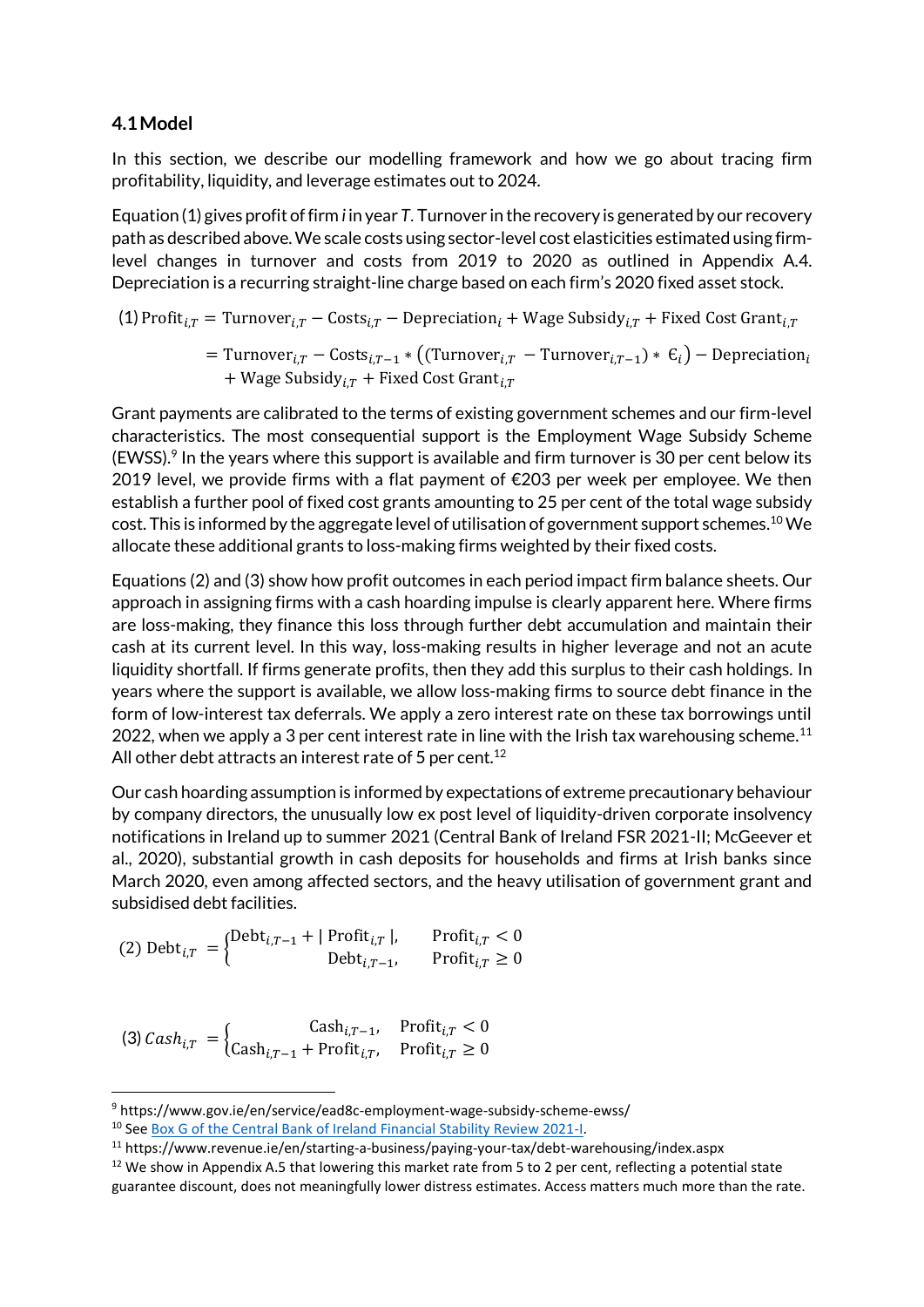We use these balance sheet indicators to inform a financial distress indicator based on the literature and recently applied to Irish SMEs by McCann and Yao (2021). Firms are distressed if one or more of the following criteria are met. First, the firm's liquidity coverage ratio is below 3 months. This captures cases of liquidity distress where low liquid asset holdings are struggling to meet operational losses. Second, the book leverage of the firm is above 1.5 *and* the interest coverage ratio is below 3 months. This captures cases where firms are struggling to service high debt levels.

We later go further and consider three extensions to our framework. First, we consider support tapering whereby government grants are withdrawn at the end of 2021. This simplifies our profit estimate in (1) and has the potential to adversely impact balance sheet liquidity and leverage. Second, we consider a "New Normal" scenario in which turnover only recovers to 75 per cent of its 2019 level for firms in the Accommodation & Food and Wholesale & Retail sectors. Similarly, this hits profitability for these firms. Lastly, we consider a scenario in which the financial sector only provides a proportion of demanded liquidity. This complicates the transmission of profits to firm balance sheets through equations (2) and (3). Firms are forced to part finance losses through debt and cash, adversely impacting liquidity.

## **4.2 Results: Baseline recovery scenario**

A key determinant of distress is how firms choose to make use of their ex ante cash holdings. A strategy of hoarding pre-pandemic cash holdings and borrowing to fund pandemic losses results in substantially lower distress estimates in 2020 and throughout our scenario window. If loss-making firms instead burn through all of their cash and borrow only the remaining deficit, then cash holdings remain at zero until such as time as profitability returns. Note also that we are assuming here that all non-cash assets are indispensable and cannot be used as a source of liquidity at fire-sale prices or otherwise.



#### Figure 7: Proportion of firms in financial distress

Notes: Financial distress rates under alternative firm tactics. First, firms use their cash holdings to finance losses and then borrow the remaining deficit. Second, firms borrow the full deficit. Third, firms claim grant support and then borrow any remaining deficit.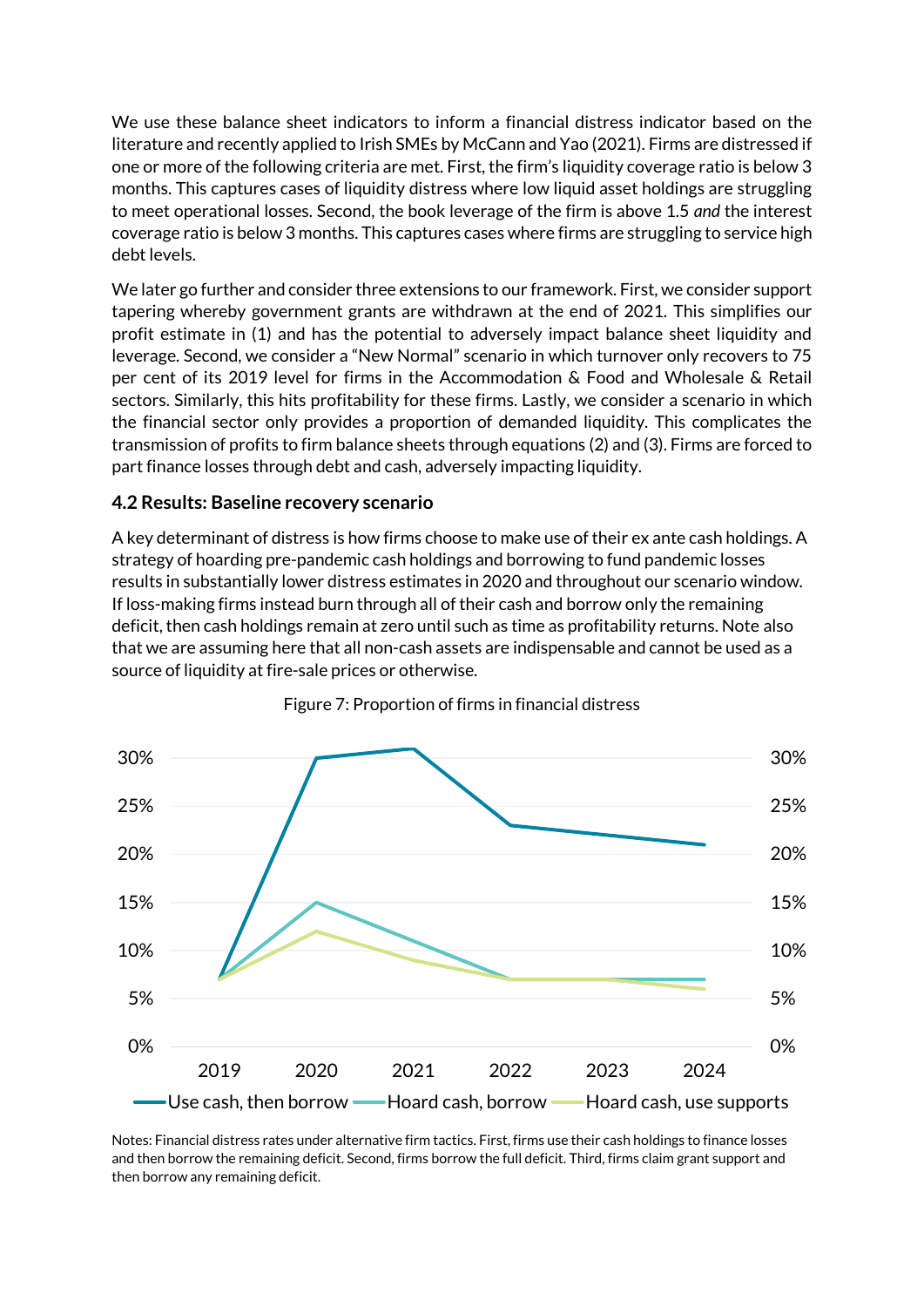Figure 7 illustrates the importance of ex ante cash holdings in determining distress rates. Exhausting cash assets to fund 2020 losses would have raised the aggregate SME distress rate to 30 per cent. This rate halves if cash is hoarded and losses are funded with grants and debt.

As discussed in Section 5.1, we incorporate cash hoarding and support utilisation into our baseline scenario. All subsequent results assume this precautionary behaviour.

We report the relative importance of our liquidity and solvency triggers in Table 3. In all cases, liquidity is the predominant driver of financial distress, as would be expected given that over half of Irish SMEs have reported having no debt in recent years, and that high-debt firms have been falling as a share of the population since the financial crisis. The continuation of relative low levels of solvency stress out into the scenario window is also likely helped by the nature of Irish government policy. Previous work from the Central Bank of Ireland (FSR 2021-I) has shown that Irish firms availed of a policy mix that was among the most skewed globally towards grants and subsidies rather than debt, a feature that is likely to benefit the Irish economy in mitigating debt overhang and solvency risks in the coming years.

|      |      | Use cash, then borrow |             |      | Hoard cash, borrow |             | Hoard cash, use supports |       |      |
|------|------|-----------------------|-------------|------|--------------------|-------------|--------------------------|-------|------|
|      | Lia. | Solv.                 | <b>Both</b> | Lia. | Solv.              | <b>Both</b> | Lia.                     | Solv. | Both |
| 2019 | 5%   | 1%                    | 1%          | 5%   | 1%                 | 1%          | 5%                       | 1%    | 1%   |
| 2020 | 30%  | 18%                   | 18%         | 15%  | 3%                 | 3%          | 11%                      | 1%    | 1%   |
| 2021 | 28%  | 18%                   | 18%         | 10%  | 3%                 | 3%          | 8%                       | 1%    | 1%   |
| 2022 | 22%  | 15%                   | 14%         | 7%   | 3%                 | 3%          | 6%                       | 2%    | 2%   |
| 2023 | 20%  | 14%                   | 13%         | 7%   | 4%                 | 3%          | 6%                       | 2%    | 2%   |
| 2024 | 19%  | 13%                   | 13%         | 7%   | 4%                 | 4%          | 6%                       | 3%    | 3%   |

Table 3: Liquidity and solvency distress by scenario

Notes: Financial distress triggers under alternative firm tactics. First, firms use their cash holdings to finance losses and then borrow the remaining deficit. Second, firms borrow the full deficit. Third, firms claim grant support and then borrow any remaining deficit.



#### Figure 8: Proportion of firms financially distressed by sector

Notes: Financial distress rates by sector under the baseline scenario.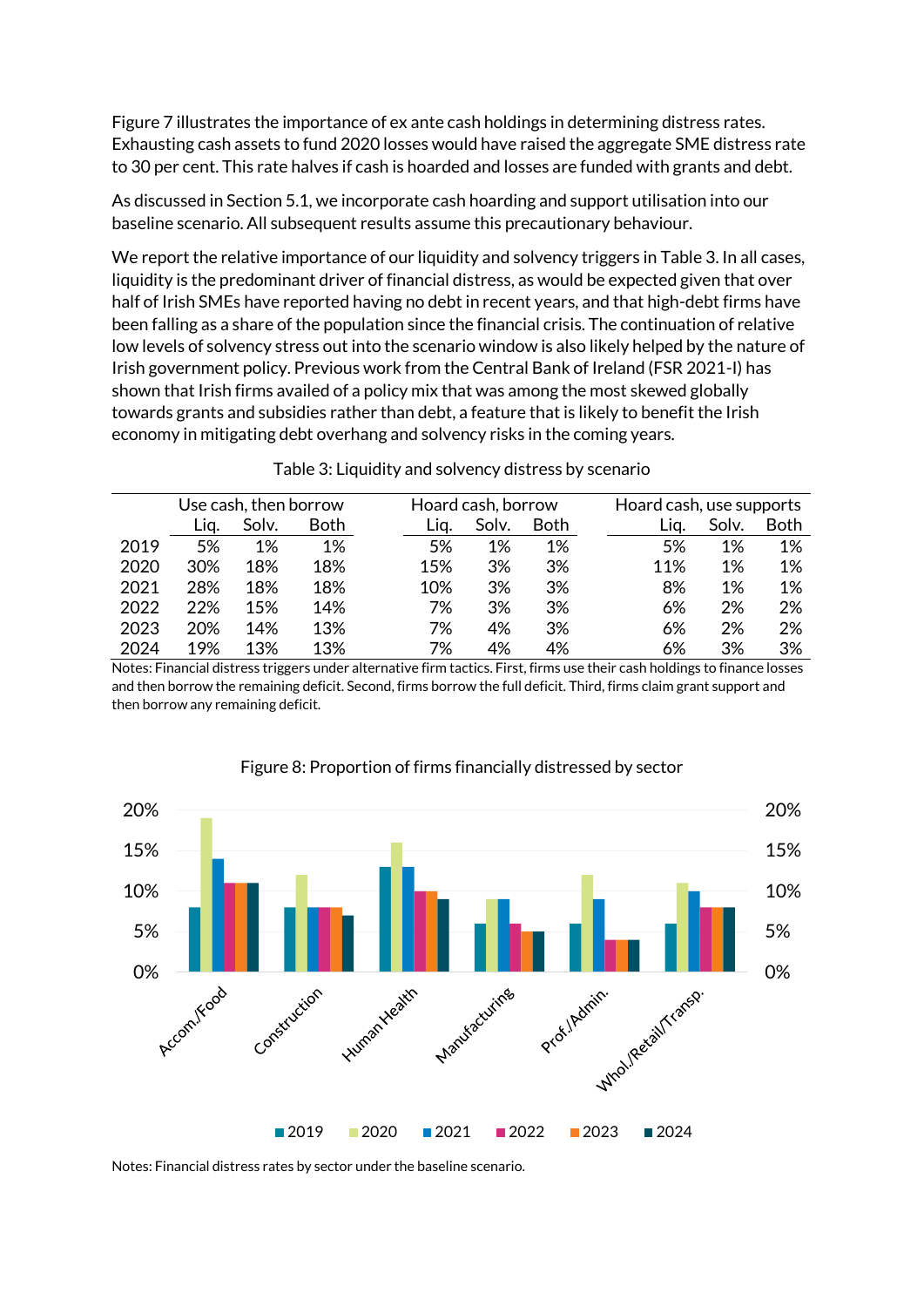Figure 8 shows financial distress rates by sector. The Accommodation & Food sector peaked at almost 20 per cent at the height of the pandemic, while at the other end of the distribution Manufacturing hit approximately 8 per cent. Distress rates fall in all sectors over our scenario window, though notably remain higher than 2019 levels for the Accommodation & Food and Wholesale & Retail sectors.



Figure 9: Profit margins in 2019 and 2024

Notes: Each firm's 2019 profit margin plotted against its estimated 2024 profit margin under the baseline scenario.

Figure 9 shows a scatterplot of 2019 and 2024 profit margins for each firm in our sample. The main result is that most firms recover to a very similar level of profitability by the end of our sample period. A small minority of firms improve their profit margins, but only to a modest degree. Figure 10 similarly shows the distribution of profit margins in 2019 and 2024. There is only a modest difference in the two periods, with a small shift from profitability to loss-making.

We next look at the 2019 status of firms that are distressed through our scenario window. Figure 11 shows that half of firms that were distressed in 2020 were already distressed in 2019. The decline in the aggregate distress rate is almost completely explained by pandemicrelated distress easing as turnover levels recover. This demonstrates that firms with prepandemic distress will be an important cohort in viability assessments. Despite a substantial projected turnover recovery, these firms are not able to escape distressed status under our baseline scenario.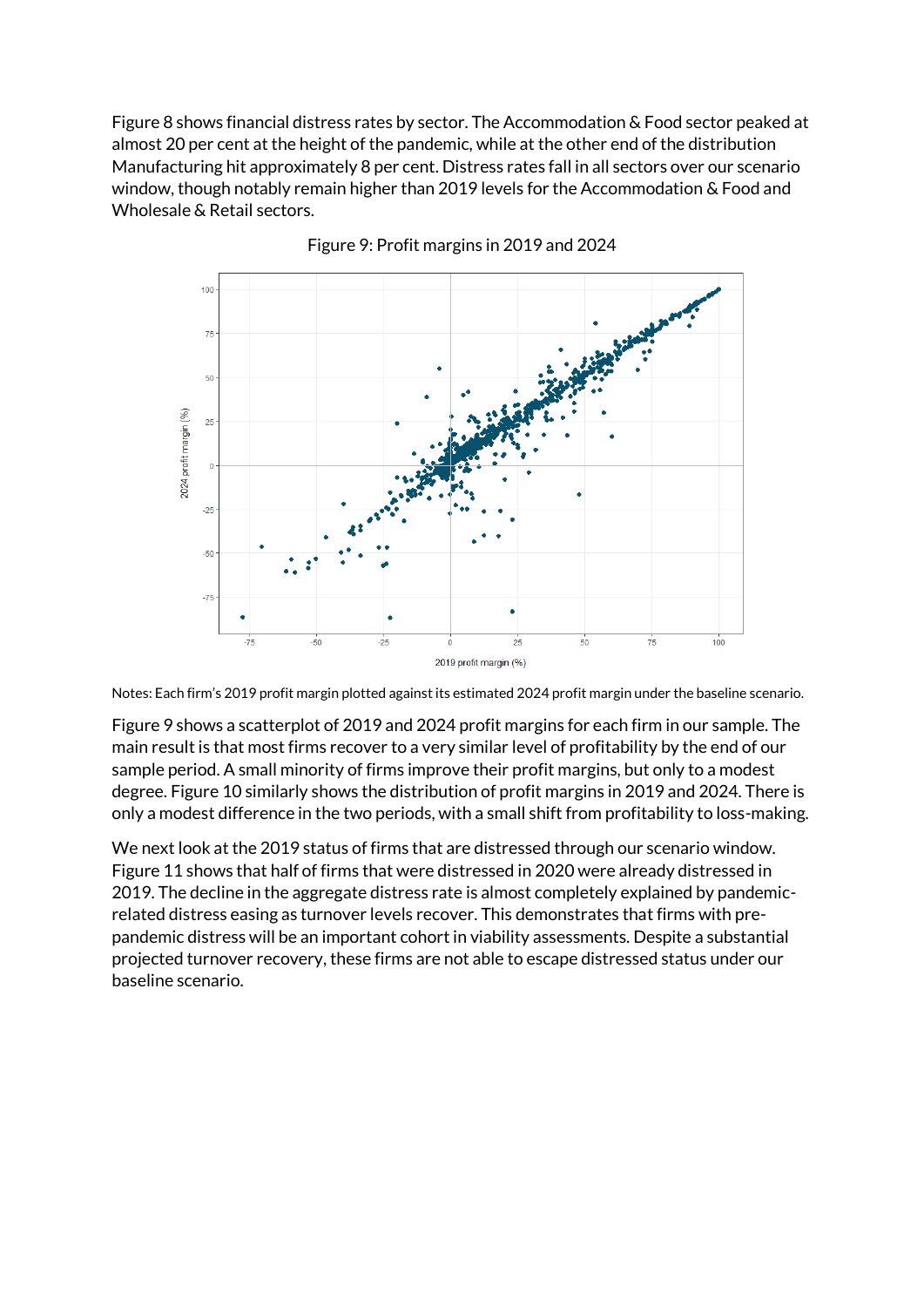

Figure 10: Profit margin distribution in 2019 and 2024

Notes: The distribution of profit margins realised in 2019 and estimated for 2024 under the baseline scenario.



Figure 11: Financial distress rate by 2019 distress status

Notes: Financial distress (FD) rate time series under the baseline scenario, broken down by FD status in 2019.

The source of financial distress is also an important consideration. Figure 12 shows that liquidity constraints were the primary source of distress in both 2019 and 2020. As the recovery advances, sustained loss-making by distressed firms leads to further balance sheet impairment and triggering of solvency distress. We have shown in Figure 11 that these 2024 distressed cases were mostly distressed in 2019 also. These firms display very serious signs of vulnerability and, in the absence of a dramatic improvement in profitability, they appear to be unviable.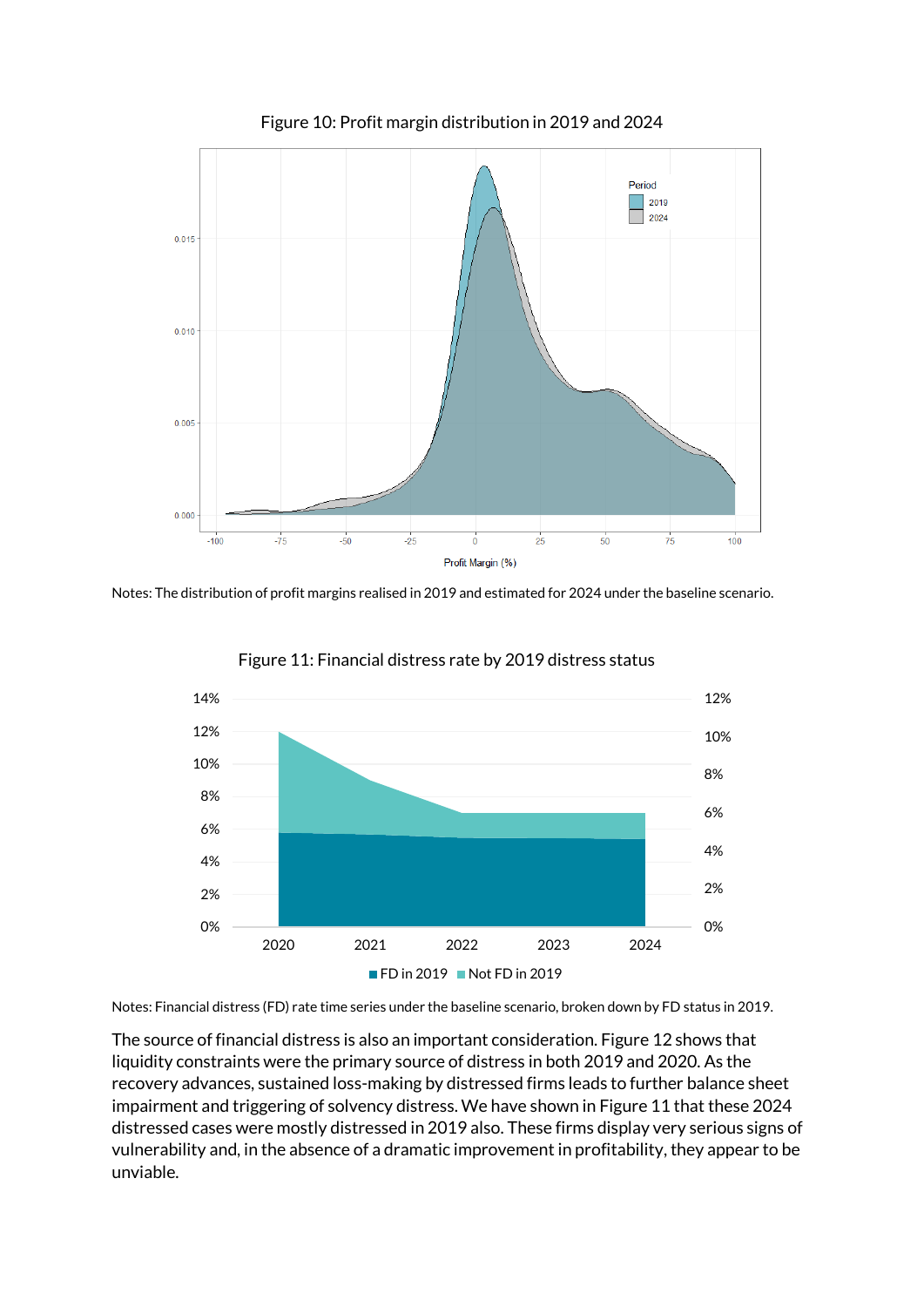

#### Figure 12: Financial distress rate by source of distress

Notes: Financial distress rate time series under the baseline scenario by trigger.

We next look at the 2024 profit outcomes under our scenario for only those firms that were distressed in 2020. In this way, we consider how resilient the profitability of these firms is. A concern associated with the pandemic is that the balance sheet shock of the pandemic, the large gross losses experienced in 2020 in particular, might impact future profitability by raising interest costs on a large stock of liabilities. Figure 13 presents the 2024 profit margin distributions for these 2020 distressed firms and splits this cohort by whether they were distressed pre-pandemic or not. Those firms that were temporarily distressed in 2020 show substantially better outcomes than those firms that were distressed pre-pandemic. The scale of loss-making for the latter group can help explain the distress and solvency dynamics shown above in Figures 11 and 12. These results further emphasise the poor expected outlook for this pre-pandemic distressed cohort.

Lastly, we look at the level of debt owed by firms in our data to the banking system. Our interest here is in understanding the transmission of the pandemic shock onto the balance sheets of Irish banks. Loan defaults among firms have the potential to generate financial stability effects. For example, banks encountering losses may reduce credit allocation to healthy firms and, in extremis, create a socially costly credit crunch and fire sale dynamic.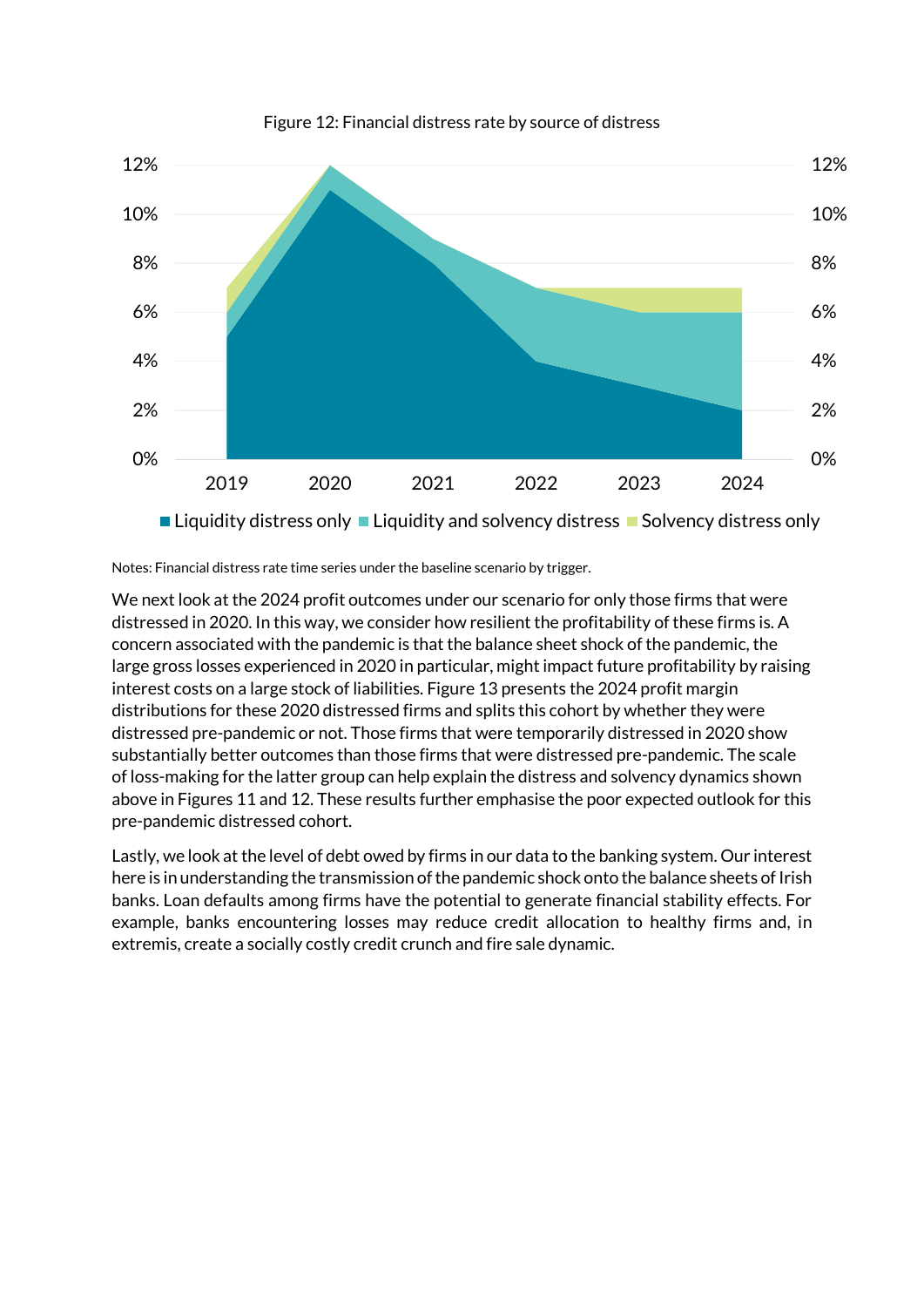

Figure 13: 2024 profit margins of the 2020 distressed cohort by 2019 status

Notes: The profit margin distribution in 2024 under the baseline scenario of those firms that were distressed in 2020, by their financial distress (FD) status in 2019.

Table 4 shows the debt-weighted financial distress rate among our sample of firms under a variety of scenarios. The impact of the pandemic on this indicator is largely similar to that of the equal-weighted distress rates we have already examined. Again, a key determinant of distress is the ability of firms to hoard cash and to lower losses through support utilisation. The general trajectory of a decreasing distress rate coinciding with a strong turnover recovery is common across the main scenarios we consider. It is worth noting also that the debt-weighted distress rate is higher at 10 per cent than the 7 per cent equal-weighted rate for firms in general.

|                          | 2019 | 2020 | 2021 | 2022 | 2023 | 2024 |
|--------------------------|------|------|------|------|------|------|
| Use cash, then borrow    | 10%  | 35%  | 40%  | 30%  | 29%  | 27%  |
| Hoard cash, borrow       | 10%  | 14%  | 11%  | 10%  | 10%  | 10%  |
| Hoard cash, use supports | 10%  | 12%  | 10%  | 10%  | 10%  | 10%  |

Table 4: Debt-weighted financial distress rate

## **4.3 The impact of support tapering**

We next consider the impact of government support tapering on firm outcomes. We assume that wage subsidies, grants, and tax warehousing will be withdrawn at the end of 2021. If firms continue to encounter losses in 2022 and beyond, then they must finance these losses solely through borrowing.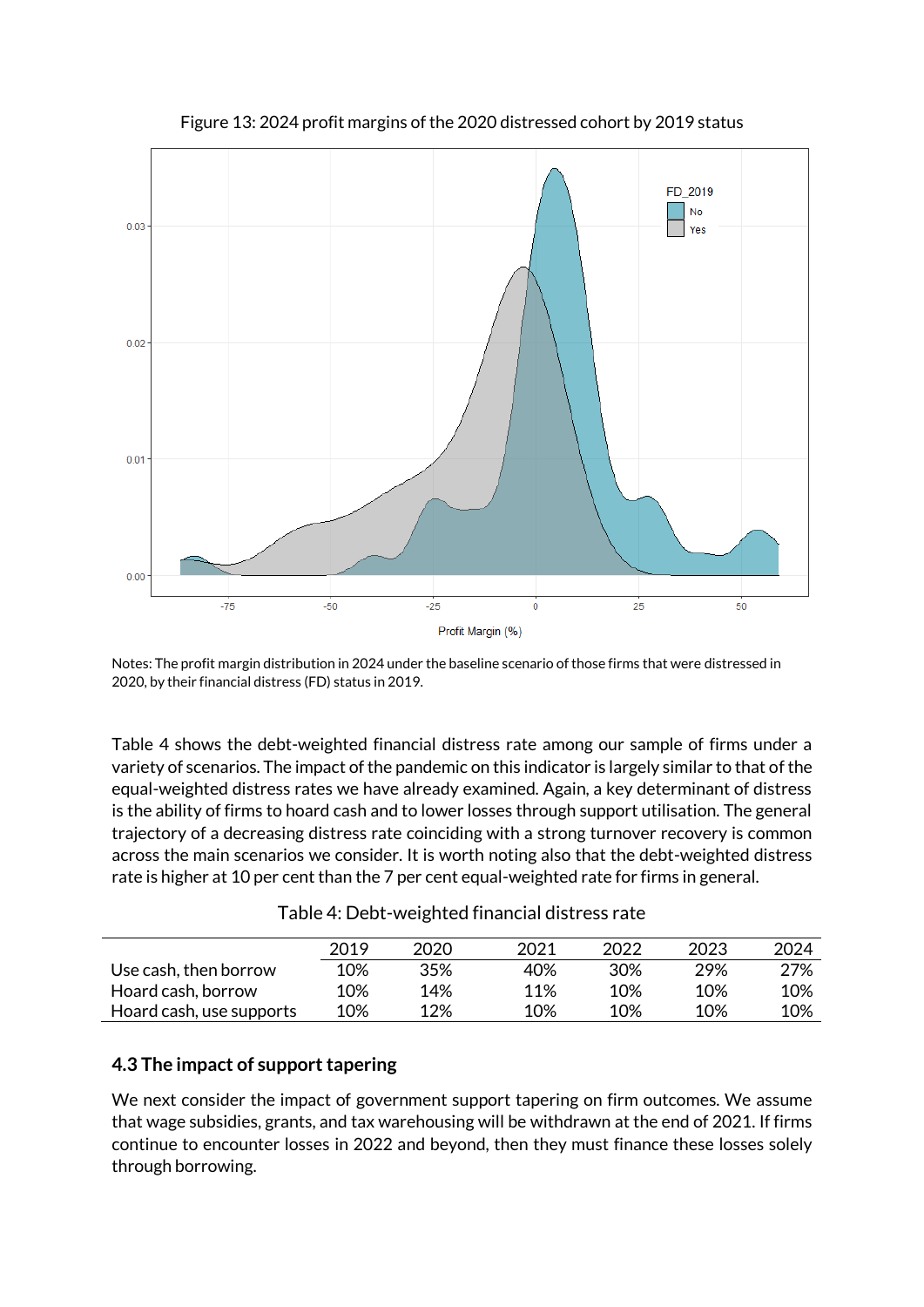Figure 14 presents the results for this alternative scenario. Panel (a) shows that the aggregate SME distress rate is largely unaffected by the withdrawal of supports at end-2021. This is due to the strong forecasted recovery and the swift return to pre-pandemic turnover levels. Panels (b) to (d) decompose the distress indicator and show that the liquidity position of firms is essentially unchanged with and without support tapering. There is some deviation for firm leverage, as some loss-making firms must borrow rather than continuing to claim grants. An implicit assumption in this analysis is that market-rate credit provision will continue to be available to firms that need refinancing or new credit. We relax this assumption in Section 4.5 and investigate the impact of credit risk retrenchment on the part of banks, potentially through a financial accelerator mechanism.



Figure 14: Proportion of firms in financial distress under support tapering scenario

#### **4.4 A new normal?**

We next look at an alternative "new normal" scenario in which turnover recovers only to 75 per cent of pre-pandemic levels for the Wholesale & Retail and Accommodation & Food sectors. We retain the withdrawal of supports from 2022 onwards as part of this analysis. While this might appear to be a severe turnover decline, our primary interest is in understanding distress among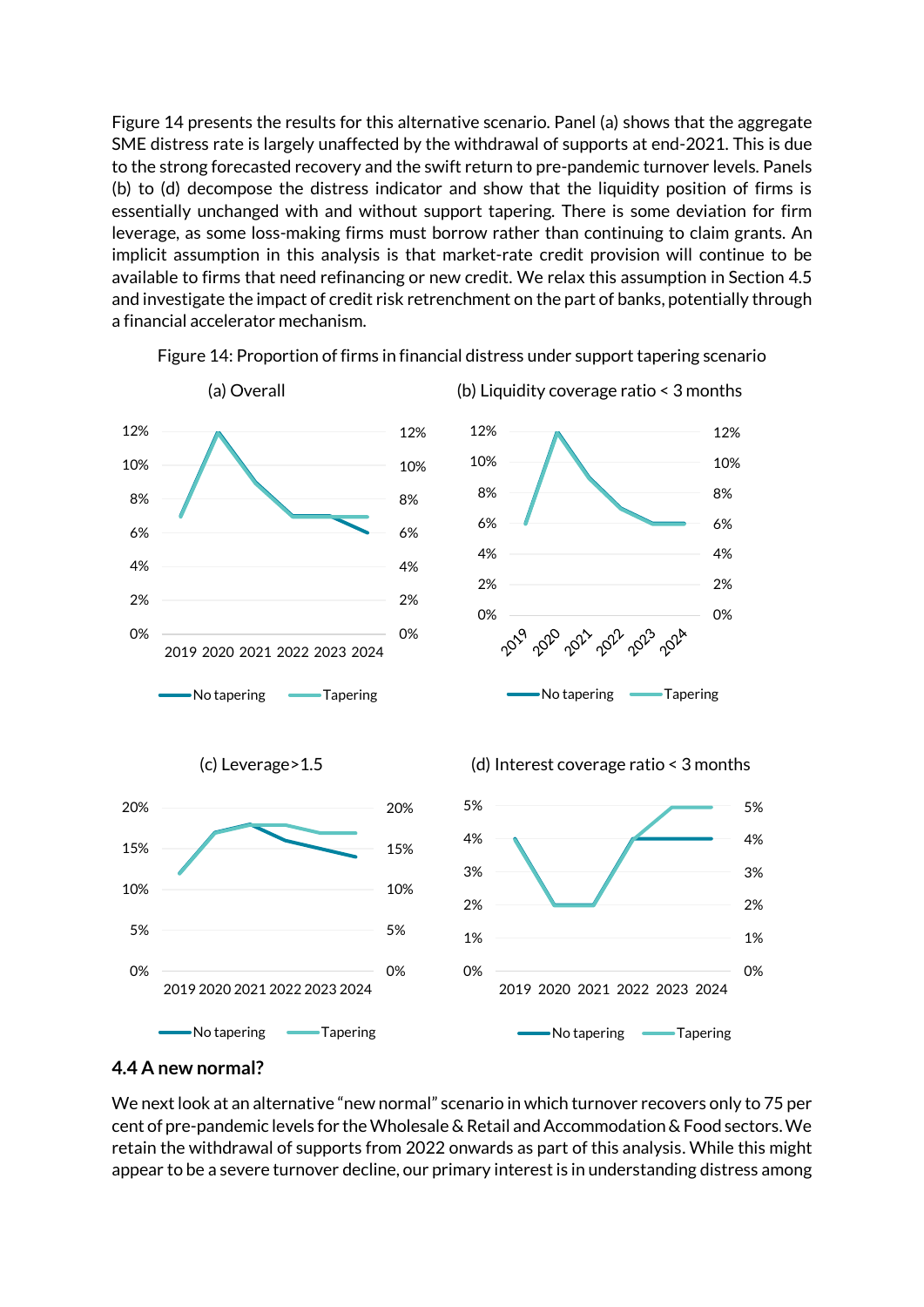incumbent firms. If there is significant disruption in these sectors and turnover is lost to new entrants or indeed other sectors, we would still like to keep our focus on the fortunes of firms that made up the market pre-pandemic. It is their distress that has the potential to generate losses for creditors in the short term.

We find two key results. First, heightened loss-making for firms in these two sectors does not result in a major hit to firm liquidity once existing debt can be rolled over and new debt is forthcoming from credit institutions. Second, and more worrying, is that this level of partial turnover recovery is not enough for many firms to return to profitability. Without government supports, significant losses build up and must be financed somehow. In our framework, the only option is for firms to seek external finance through additional borrowing. This results in higher aggregate leverage ratios that do not fall over the course of our scenario window.



Figure 15: Proportion of firms in financial distress under New Normal scenario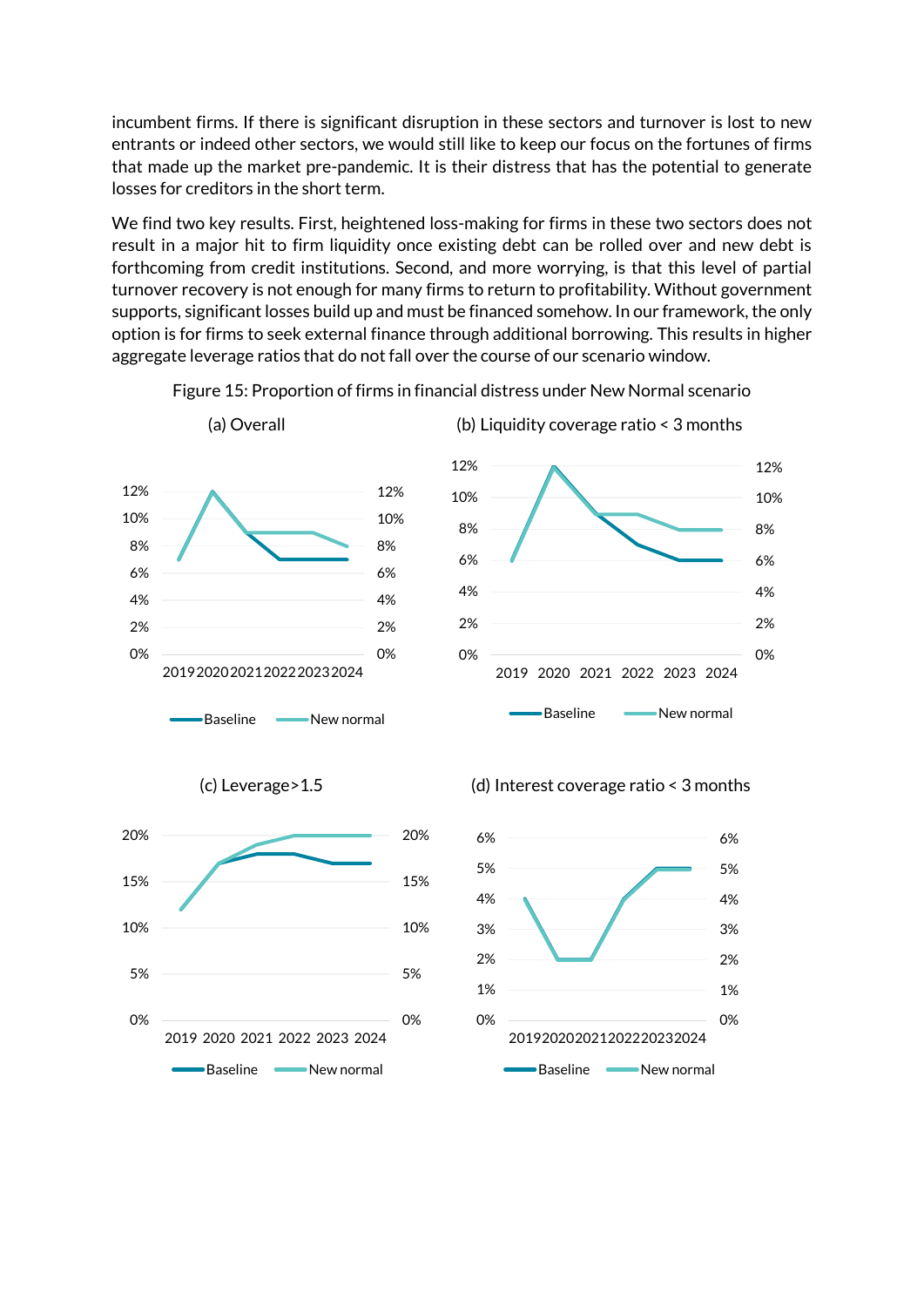## **4.5 Credit appetite retrenchment**

Our analysis thus far makes an implicit assumption that liquidity finance remains in ample supply throughout the scenario window and that it must come from the financial sector once government supports are tapered during 2022. In our modelling up to now, firms that are lossmaking are able to re-organise their balance sheet by raising their leverage in order to generate cash to meet their obligations. We now relax this assumption and examine the impact of risk retrenchment on the part of credit providers on firm distress. As part of this scenario, we also assume that government supports are tapered from 2022 onwards. Specifically, we consider what would happen if lenders provided only a proportion of required liquidity finance and firms were obligated to meet the remaining deficit using only internal liquid assets.



Figure 16: Proportion of firms in financial distress under credit risk retrenchment scenario

This analysis demonstrates the vulnerability of many firms to an abrupt regime shift in liquidity financing conditions. If they are denied sufficient liquidity finance from creditor providers, then loss-making firms will need to source funds from alternative sources. This might be in the form of equity or debt finance sourced from the proprietor's own personal balance sheet or through fire sales of company assets.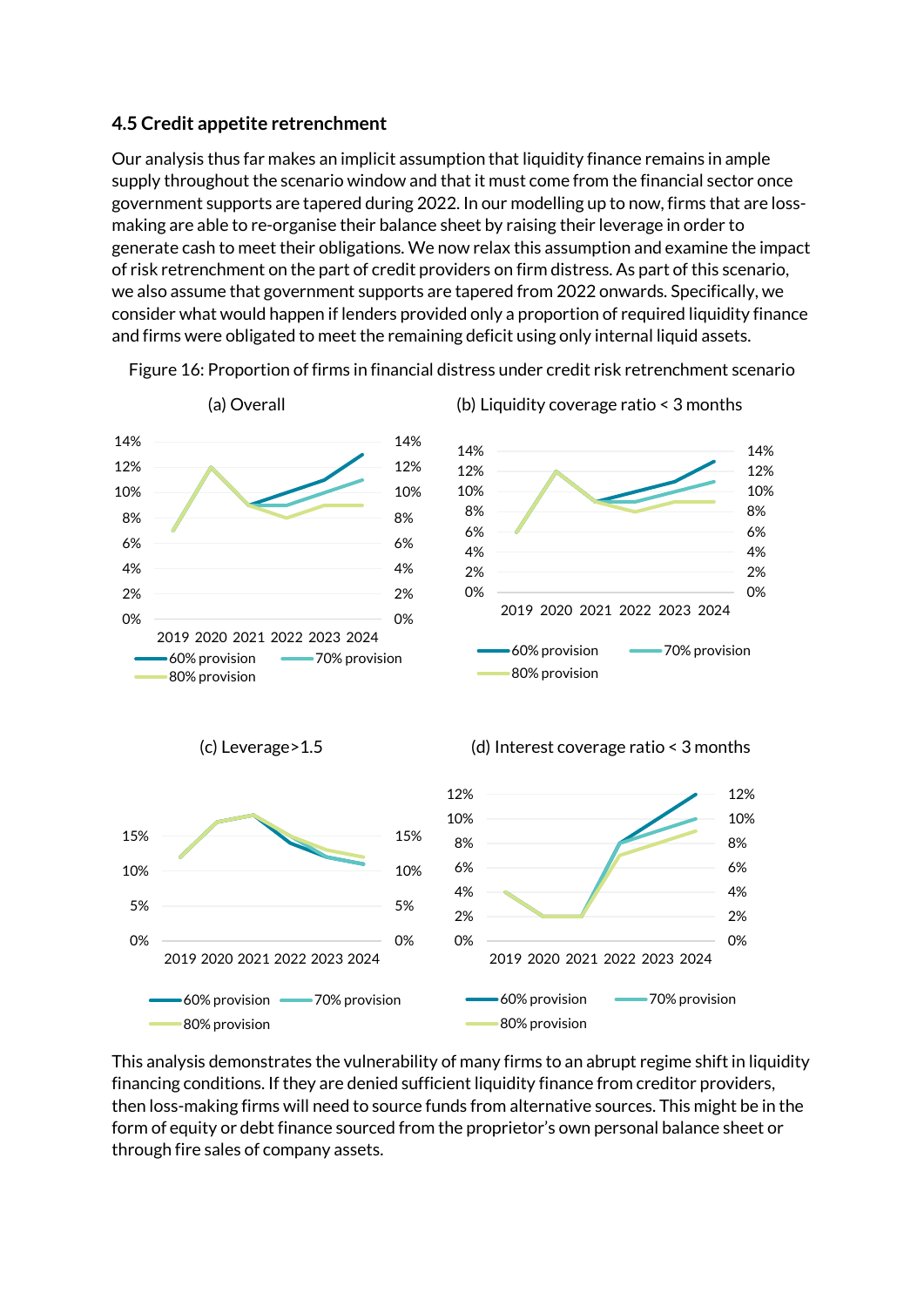The policy implication from our findings, combined with those on partial turnover recoveries, is that affected firms with liquidity challenges but robust business models will still require access to liquidity finance from the financial sector during the recovery phase of the pandemic. At the current juncture, the majority of firms with a need to finance short-term shortfalls through borrowing are likely to be able to do so, due to the currently relatively low level of financing constraints facing SMEs. However our findings in Figure 16 highlight how precarious the financial distress rate is, and how important macro-financial feedback loops could become in the event of a retrenchment in risk appetite, by showing that there is still considerable scope for firm distress to remain elevated if liquidity finance were to be withdrawn from companies with a viable trading future.

A long research literature has highlighted the importance of banks' credit supply appetite for firm financing and its vulnerability to unexpected shocks, such as capital erosion through loan losses (for example, Peek and Rosengren, 2000). The findings of this literature suggest that policy supports such as loan guarantees may continue to have an important role during the pandemic recovery, in ensuring that risk retrenchment does not lead to vulnerable-yet-viable firms falling over. Further, bank capital adequacy plays an important role in our framework, given that a credit supply reduction can act in a circular way to lead to financial distress for firms that that were on a path to trading to long-term viability.

Kelly et al. (2021) find evidence of modest credit supply tightening in Ireland in 2021 using data from the ECB Bank Lending Survey. This is notably associated with the economic outlook and borrower-specific factors, rather than a deterioration in bank capital ratios. They also discuss the factors that could lead to further credit supply contraction and point to the type of scenario we have considered in this section — declining bank risk appetite allied with fiscal support tapering (including the withdrawal of tax deferrals).

Loan guarantees can play an important role in averting a major shock to credit supply. Honohan (2010) reviews the economic rationale for government loan guarantees, including the social benefits of offsetting a credit crunch for small businesses. Using euro area data during the COVID-19 pandemic, Altavilla et al. (2021) demonstrate that credit guarantees facilitated lending to small firms in heavily-affected sectors and that these firms did not show signs of distress prior to the pandemic. Given our results on the important role of credit supply, if evidence of a retrenchment of risk appetite was to become apparent, policy interventions to ensure the continued availability of "bridging" liquidity finance for viable firms could be warranted.

## **5. Conclusion**

In this paper, we have examined the financial performance of SMEs pre- and post-pandemic. We do this by linking pre-pandemic profitability and indebtedness to survey responses on realised outcomes in 2020 and simulated firm outcomes under headline macroeconomic forecasts out to 2024.

One of our main findings is that 12 per cent of Irish SMEs were financially distressed in 2020 and that this would have been 15 per cent in the absence of government financial supports. If firms had been forced to use all available cash resources to meet losses immediately, distress rates of closer to 30 per cent are estimated. This shows the central role of government supports and other forbearance in mitigating the effects of the pandemic for SMEs.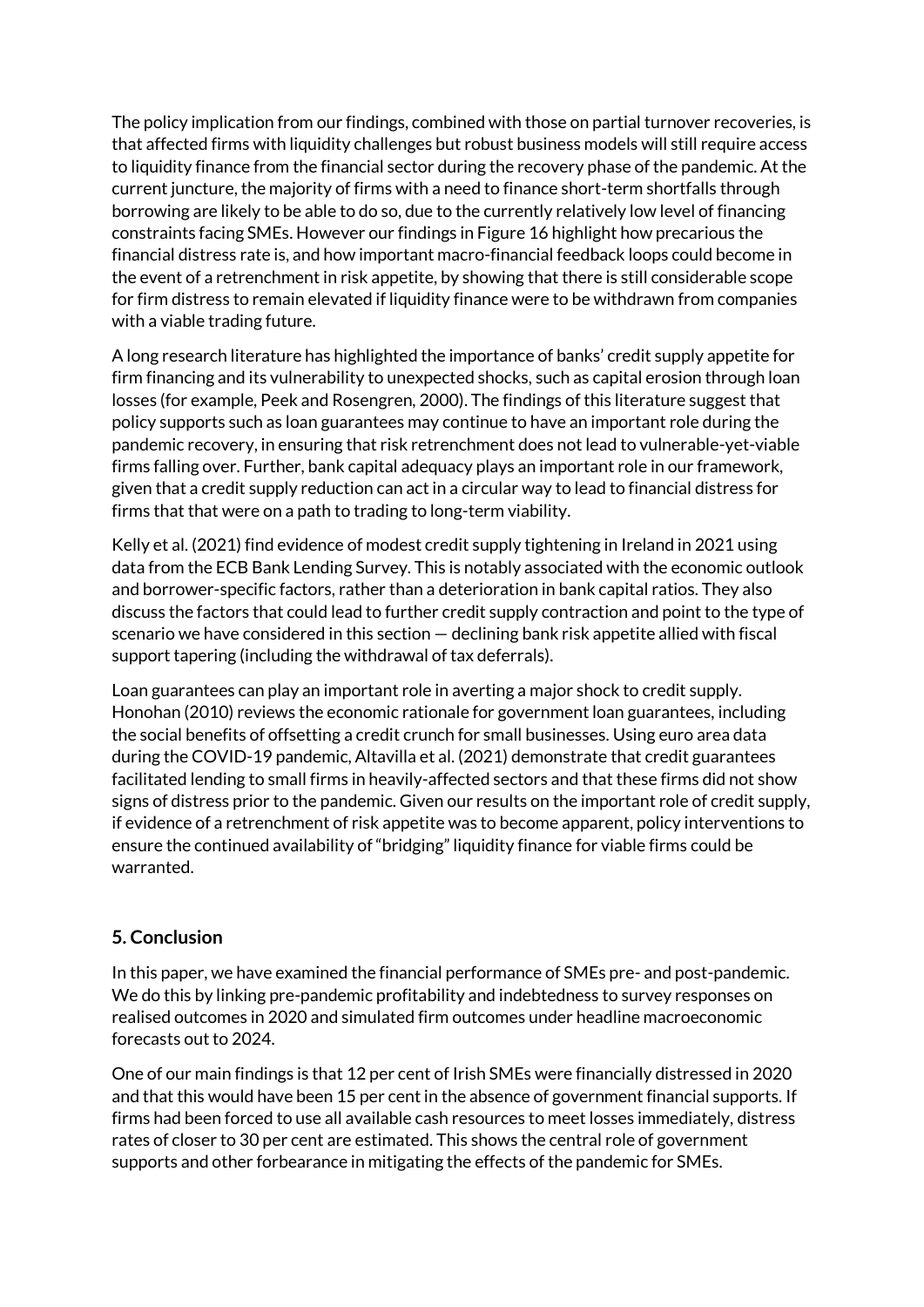Our modelling framework allows us to examine the impact of a significant recovery in turnover on profitability, liquidity, and leverage. We find that the SME distress rate is expected to fall significantly under headline macroeconomic forecasts, in line with a substantial recovery in turnover. This is true also of firms with outstanding loans to credit institutions.

Half of firms that were financially distressed in 2020 were already distressed prior to the pandemic. Firms that remain distressed under our recovery scenario in 2024 were mainly distressed prior to the pandemic. The profitability outlook for these firms is much worse than that of firms that were temporarily distressed in 2020 and 2021. Sustained loss-making by these firms leads to growing solvency distress out to 2024.

Given the strength of the underlying recovery, the impact of government support tapering is expected to be more modest than might be first imagined. The strong rise in turnover for firms under our baseline scenario sees them roll off supports like wage subsidies naturally. A partial recovery in firm turnover for some sectors of the economy is a more acute concern. We consider a "new normal" scenario in which firms in the Accommodation & Food and Wholesale & Retail sectors struggle to adjust to post-pandemic trading. This results in a marginally more sluggish fall in distress rates, with continued loss-making for some firms.

We lastly consider the impact of a substantial retrenchment in external liquidity finance provision by the financial sector. Throughout our modelling horizon, we assume that losses can be met through external borrowing. We consider the implications of between 60 and 80 per cent of required liquidity finance being made available from external sources (banks, nonbanks, related parties such as directors). We show that this is enough to generate significant liquidity distress, as the cash buffers of firms are not sufficient to meet losses. In magnitude terms, the financial distress rate in 2024 would rise from 7 to 9 or 13 per cent, when full provision is reduced to 80 and 60 per cent, respectively. This points towards a significant vulnerability to the availability of "bridging" finance for recovering firms, which may warrant policy intervention if evidence of a retrenchment of risk appetite towards this group of illiquid yet long-run viable companies emerges.

#### **References**

Altavilla, Carlo, Francesca Barbiero, Miguel Boucinha, Lorenzo Burlon, 2020, The great lockdown: pandemic response policies and bank lending conditions, ECB Working paper series, No 2465.

Altavilla, Carlo, Andrew Ellul, Marco Pagano, Andrea Polo, and Thomas Vlassopoulos, 2021, Loan guarantees, bank lending and credit risk reallocation, CEPR Discussion Paper 16727.

Banerjee, Ryan, Giulio Cornelli, and Egon Zakrajšek, 2020, The outlook for business bankruptcies, BIS Bulletin No. 30, Bank of International Settlements.

Bańkowska, Katarzyna, Annalisa Ferrando and Juan Angel García, 2020, The COVID-19 pandemic and access to finance for small and medium-sized enterprises: evidence from survey data, ECB Economic Bulletin, Issue 4/2020.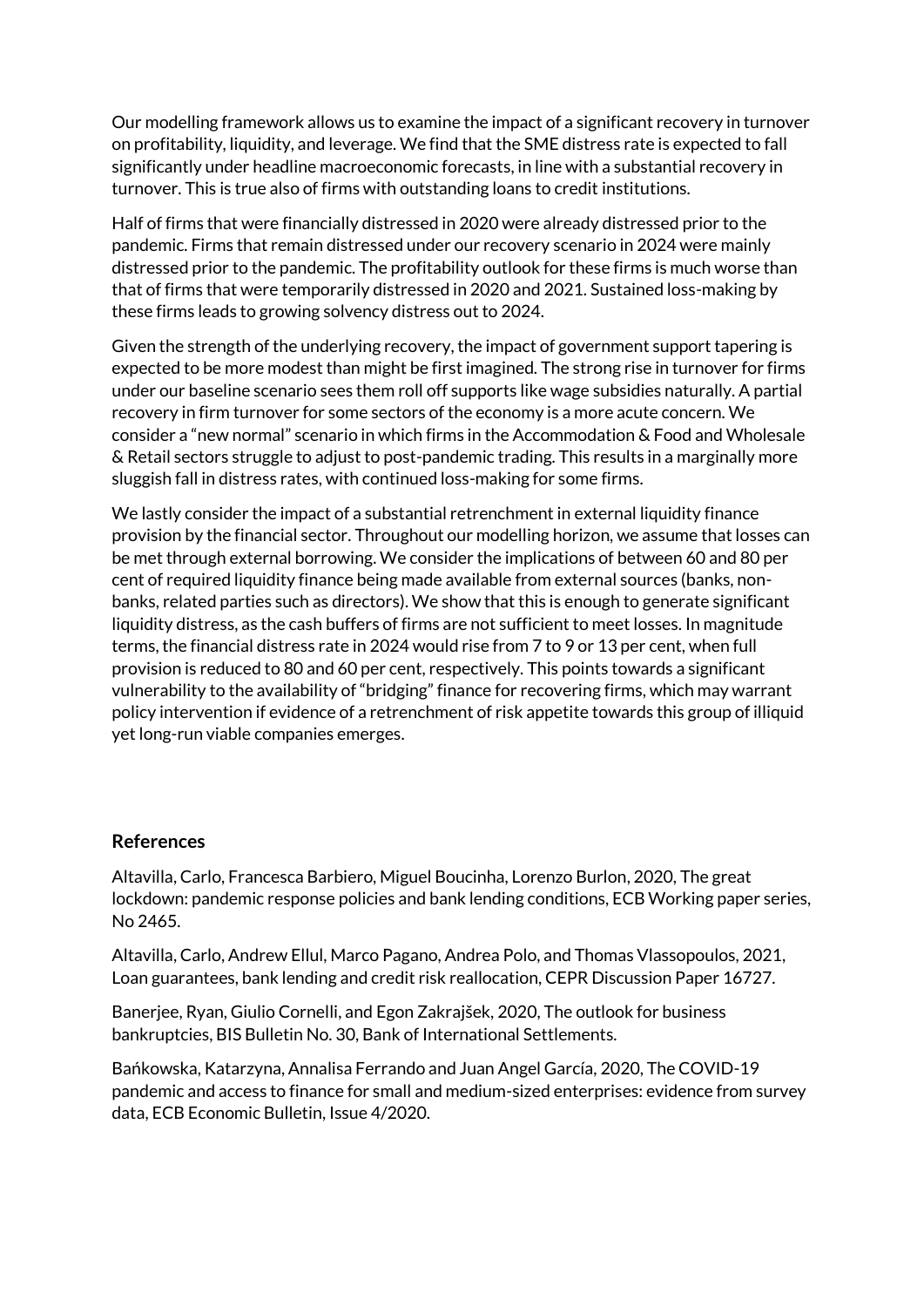Bartik, Alexander W., Marianne Bertrand, Zoë B. Cullen, Edward L. Glaeser, Michael Luca, and Christopher T. Stanton, 2020, How are small businesses adjusting to COVID-19? Early evidence from a survey, Working Paper 26989, National Bureau of Economic Research.

Bartlett, Robert P., and Adair Morse, 2020, Small business survival capabilities and policy effectiveness: Evidence from Oakland, Working Paper 27629, National Bureau of Economic Research.

Chetty, Raj, John N. Friedman, Nathaniel Hendren, Michael Stepner, The Opportunity Insights Team, 2020, How did COVID-19 and stabilization policies affect spending and employment? A new real-time economic tracker based on private sector data, NBER Working Paper 27431.

Chodorow-Reich, Gabriel & Olivier M. Darmouni & Stephan Luck & Matthew Plosser, 2020. "Bank Liquidity Provision across the Firm Size Distribution," Staff Reports 942, Federal Reserve Bank of New York.

Courtney, Thomas B., 2016, The law of companies, Bloomsbury.

Cros, Epaulard, and Martin, P., "Will Schumpeter catch COVID-19? Evidence from France," Working Papers hal-03215379, HAL. , 2021

Djankov, Simeon, and Eva Zhang, 2021, Bankruptcy restructurings can help more firms survive, Realtime Economic Issues Watch, Peterson Institute for International Economics.

ECB, 2021, Financial Stability Review.

Federal Reserve, 2021, Financial Stability Report.

Ferrando, Annalisa and Ganoulis, Ioannis, 2020, Firms' expectations on access to finance at the early stages of the Covid-19 pandemic, ECB Working paper series, No 2446.

Gourinchas, Pierre-Olivier, Sebnem Kalemli-Özcan, Veronika Penciakova, and Nick Sander. Covid-19 and SME failures. No. w27877. National Bureau of Economic Research, 2020.

Gourinchas, Pierre-Olivier, Sebnem Kalemli-Özcan, Veronika Penciakova, and Nick Sander. Fiscal policy in the age of COVID: Does it "get in all the cracks"?. No. w29293. National Bureau of Economic Research, 2021.

Granja, João, Christos Makridis, Constantine Yannelis, and Eric Zwick. Did the Paycheck Protection Program Hit the Target?. No. w27095. National Bureau of Economic Research, 2020.

Greenwood, Robin, [Benjamin Iverson](https://www.nber.org/people/benjamin_iverson) & [David Thesmar](https://www.nber.org/people/david_thesmar) (2020), Sizing up Corporate Restructuring in the COVID Crisis. National Bureau of Economic Research working paper 28104.

Gourinchas, Pierre-Olivier, Sebnem Kalemli-Özcan, Veronika Penciakova, and Nick Sander. Covid-19 and SME failures. No. w27877. National Bureau of Economic Research, 2020.

Honohan, Patrick, 2010, Partial credit guarantees: Principles and practice, Journal of Financial Stability vol. 6, issue 1, pp. 1-9.

Kelly, Jane, Rory McElligott, Conor Parle, and Martina Sherman, 2021, Credit conditions for Irish Households and SMEs, Economic Letter, Vol. 2021, No. 5.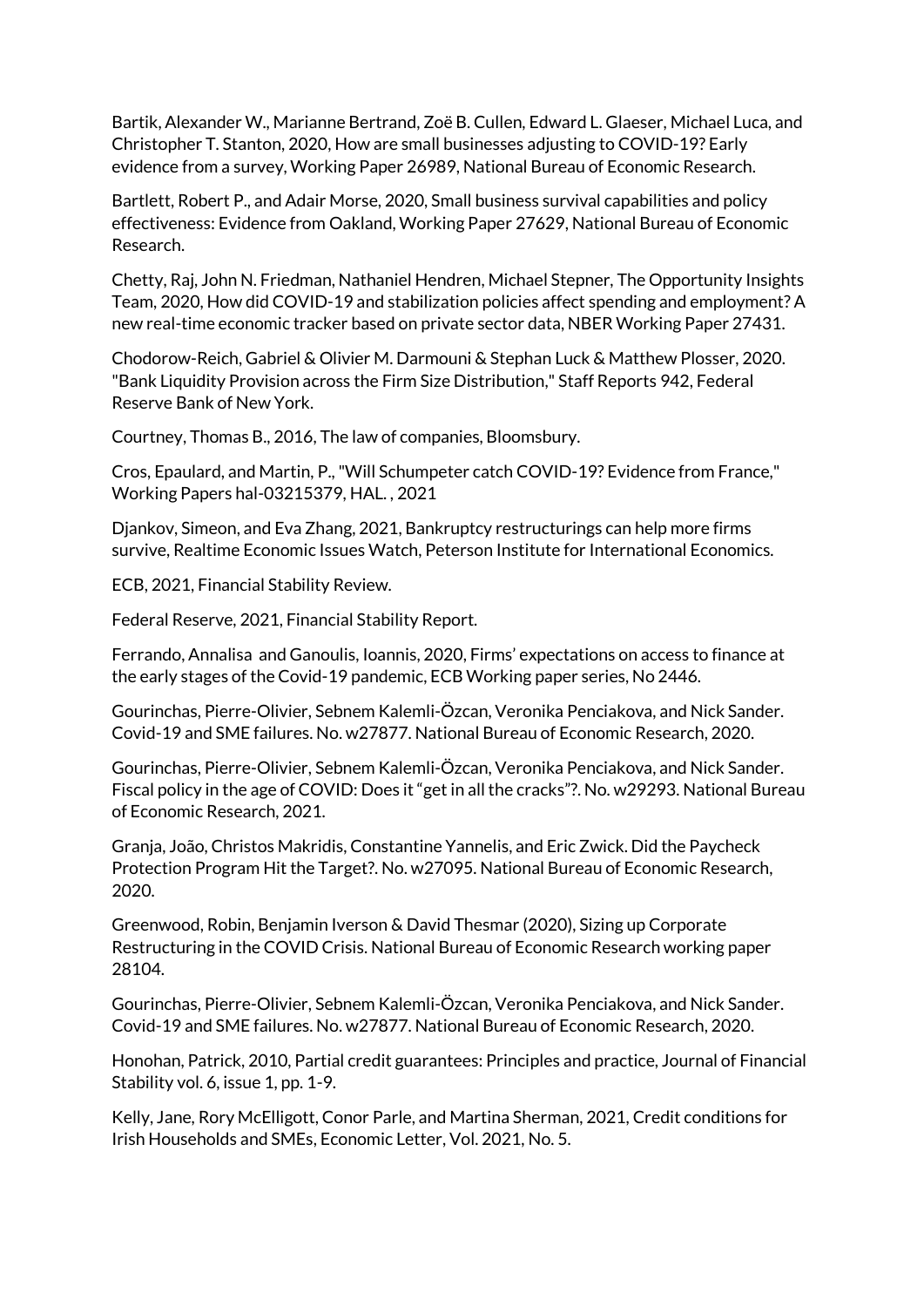Kren, Janez, Martina Lawless, Fergal McCann, John McQuinn, and Conor O'Toole, 2021, New survey evidence on COVID-19 and Irish SMEs: Measuring the impact and policy response, Research Technical Paper, Vol. 2021, No.3, Central Bank of Ireland.

Laeven, Luc, Glenn Schepens, and Isabel Schnabel, 2020, Zombification in Europe in times of pandemic, Voxeu, 11 October.

McCann, Fergal, and Fang Yao, 2021, Simulating business failures through the liquidity and solvency channels: A framework with applications to COVID-19, Research Technical Paper, Vol. 2021, No. 2, Central Bank of Ireland.

McGeever, Niall, Cecilia Sarchi, and Maria Woods, 2020, Irish company births and insolvent liquidations during the COVID-19 shock, Economic Letter, Vol. 2020, No. 13, Central Bank of Ireland.

Peek, Joe, and Eric S. Rosengren, 2020, Collateral damage: Effects of the Japanese bank crisis on real activity in the United States, American Economic Review, vol. 90, no. 1, pp. 30–45,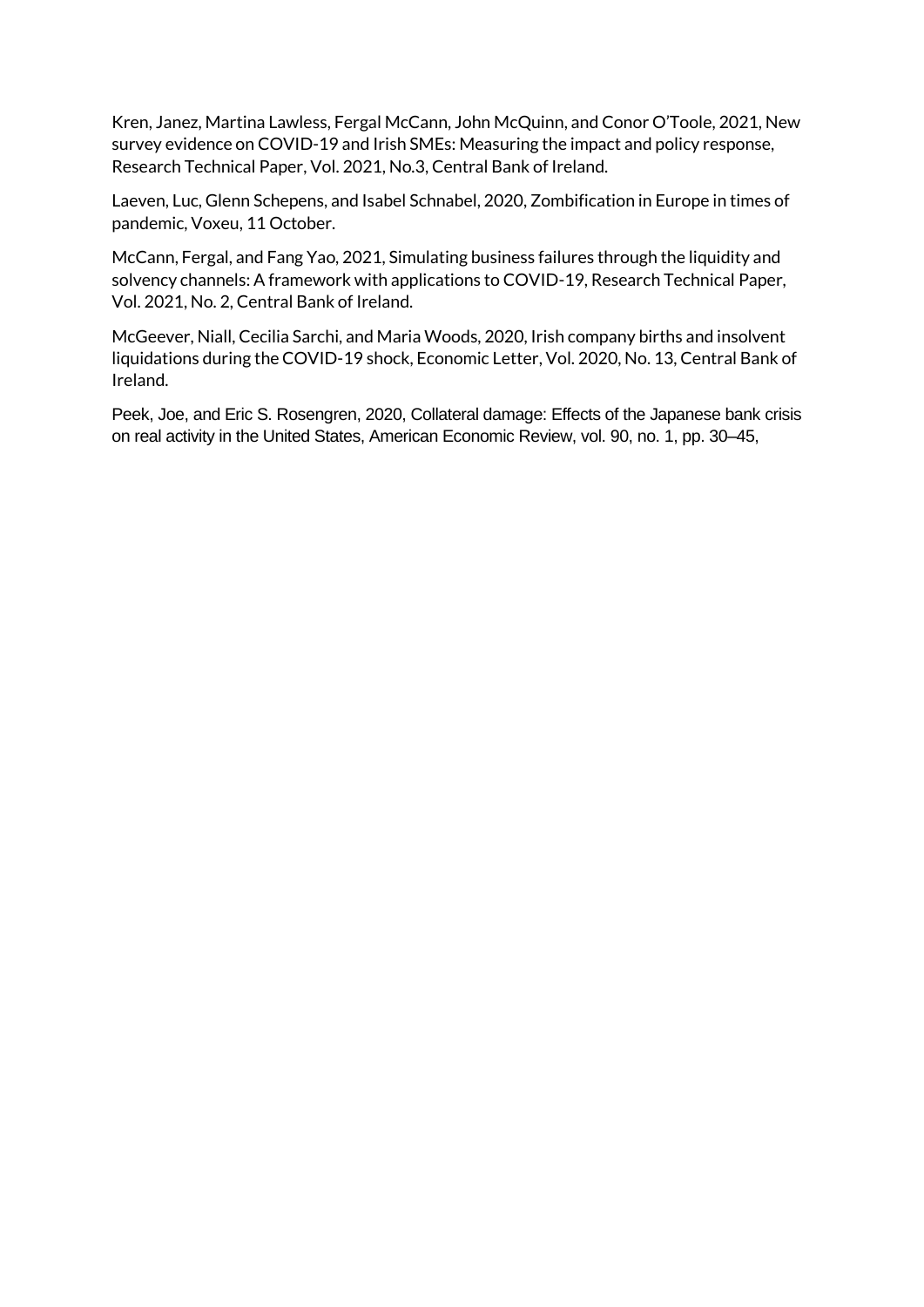## **Appendix**

## **A.1 Depreciation**

|                    | Lifetime (years) | Salvage ratio (%) | Annual charge (%) |
|--------------------|------------------|-------------------|-------------------|
| Land and buildings | 50               |                   |                   |
| <b>Vehicles</b>    |                  | 10                | 18.0              |
| Other fixed assets |                  | 10                | 18.0              |
| Intangibles        | 10               |                   |                   |
| Staff investment   | 10               |                   |                   |

Table A.1: Straight-line depreciation assumptions

## **A.2 Profit margins by firm characteristics**

Figure A.1 shows that firms with high levels of leverage did not report unusually weak profitability. Those firms with the weakest levels of profitability generally had low to moderate levels of leverage.



Figure A.1: Leverage versus profit margins in 2019

We next consider the age profile of low profitability and low leverage firms. It may be that young start-ups are loss-making and reliant on financing from equity investors or related parties. In this way, heavy loss-making may be a natural part of establishing an enterprise rather than an overt sign of distress.

Figure A.2 shows that firms with low profitability and low leverage were not especially young. The median age of profitable firms was exp(3.135) = 23 years, while the median age of unprofitable firms was only slightly lower at exp(3.044) = 21 years.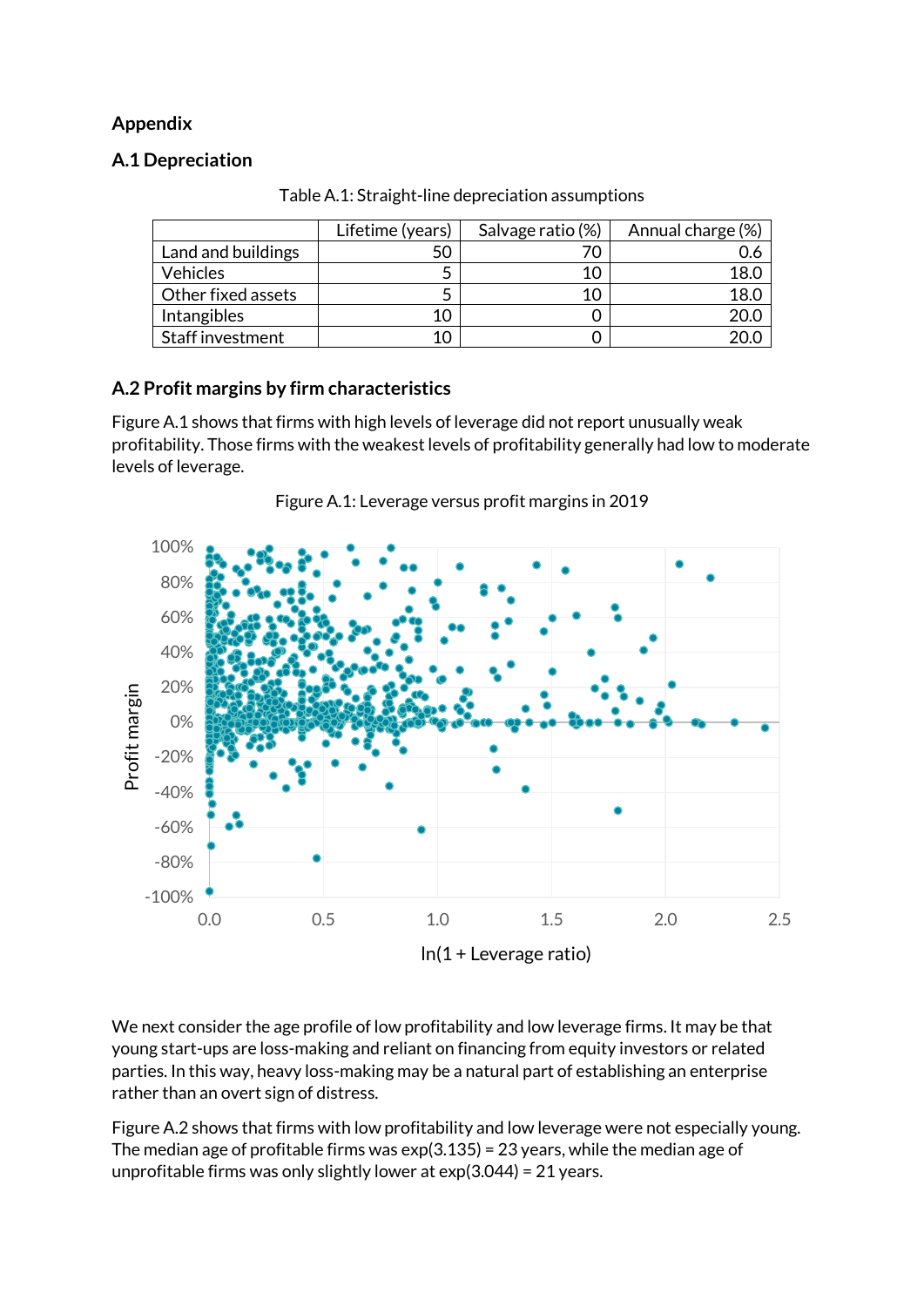

Figure A.3 further shows that there was no clear relationship between firm size (measured as natural log of total assets) and profit margins. Firms with very large negative profit margins were not unusually small.



Figure A.3: Firm size versus profit margins in 2019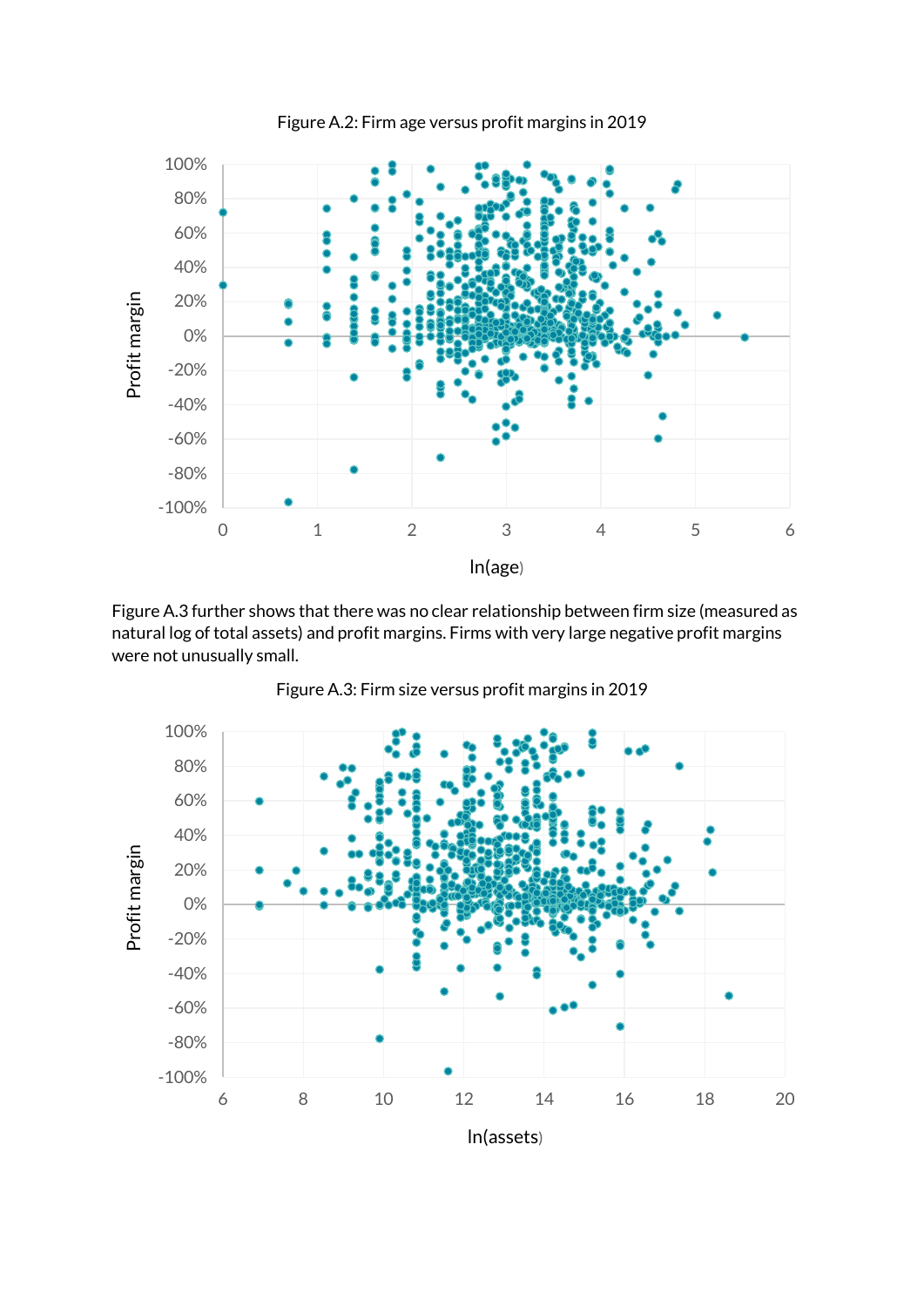## **A.3 Macroeconomic scenario**

Table A.2 presents a summary of the [Central Bank of Ireland's 2021Q3 Quarterly Bulletin](https://www.centralbank.ie/publication/quarterly-bulletins/quarterly-bulletin-q3-2021) main forecast results.

| Table A.2: Central Bank of Ireland Quarterly Bulletin 2021Q3 forecast summary |  |
|-------------------------------------------------------------------------------|--|
|-------------------------------------------------------------------------------|--|

|                                | 2019 | 2020e  | 2021f | 2022f | 2023f            |
|--------------------------------|------|--------|-------|-------|------------------|
| Personal Consumer Expenditure  | 32   | $-9.1$ | 41    | 76    | 5.3              |
| <b>Gross Domestic Product</b>  | 56   | 3.4    | 83    | 54    | 4.8              |
| Modified final domestic demand | 3.3  | $-5.4$ | 3.4   | 5.6   | 4.8 <sup>°</sup> |
| <b>Total Employment</b>        | つR   | -2 R   | 03    |       | 2 R              |

## **A.4 Cost elasticities**

|                                      | Variable | l abour     | Fixed |
|--------------------------------------|----------|-------------|-------|
| Accommodation & Food                 | 045      | <u>በ 57</u> | 0.18  |
| Professional, Scientific & Technical | 0.45     | O 55        | በ 19  |
| Construction                         | O 52     | O 59        | 0.OZ  |
| Wholesale & Retail Trade             | O 51     | 0.38        | 0.O9  |
| Human Health                         | 0 66     | በ 31        | በ 12  |
|                                      |          |             |       |

Table A.3: Cost elasticities by cost type and sector

## **A.5 State guarantee interest rate discount**



#### Figure A.4: Financial distress rate by market interest rate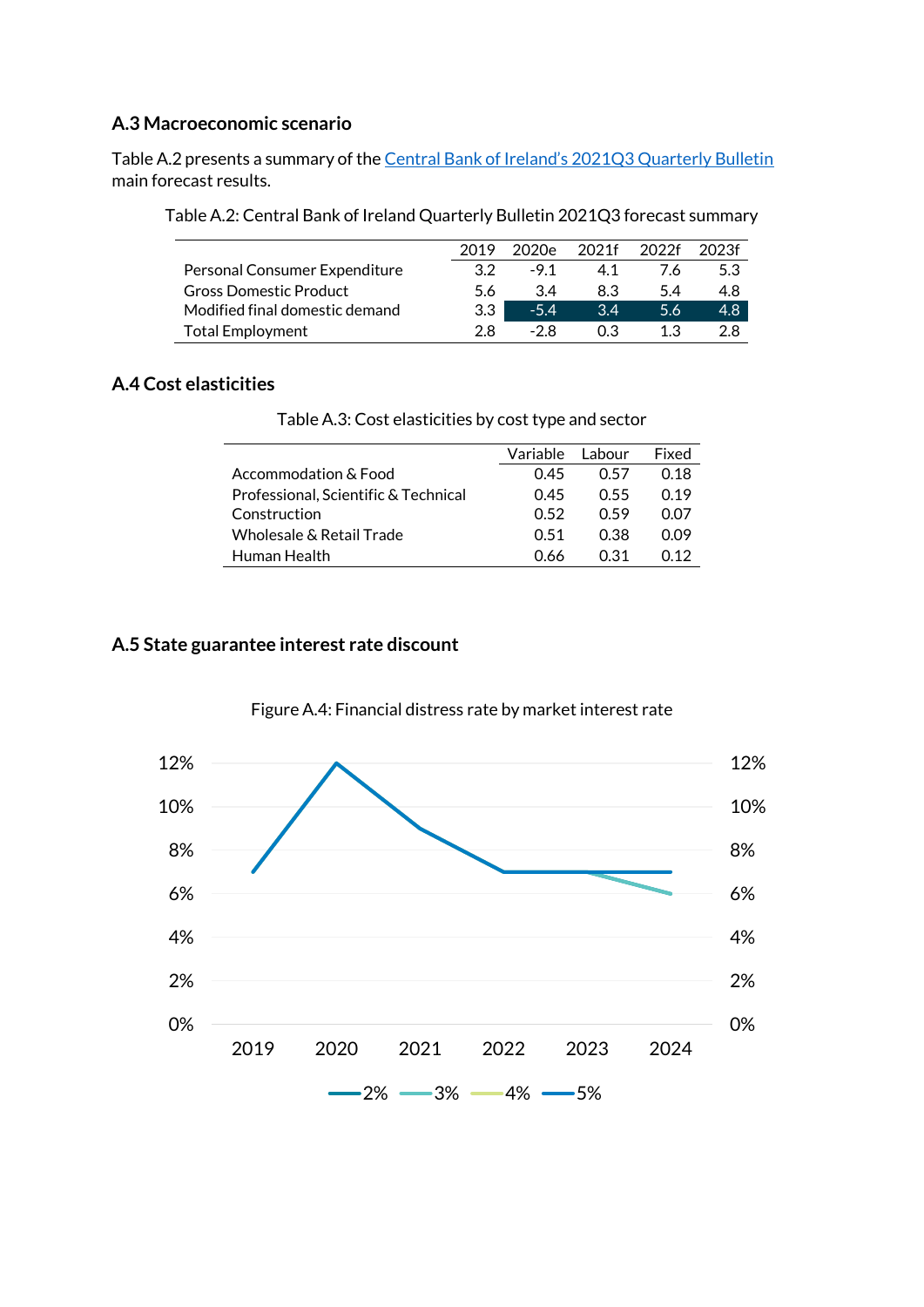## **A.6 Financial distress rate robustness checks**

Table A.4 shows how our financial distress estimates under our baseline scenario vary with key parameter choices. The general path of recovery in 2021 and 2022 is common across all specifications. The main determinant of variation across these estimates is the liquidity coverage ratio (LCR). Firms with relatively low ex ante cash holdings and very negative 2020 profitability outcomes become distressed under our scheme primarily due to very low levels of liquidity. Requiring firms to have at least six months of liquid assets to meet operational losses results in a jump in aggregate distress rates to 0.16. Nonetheless, the strength of the macroeconomic recovery is sufficient to bring this down sharply by 2022.

|           | 2019 | 2020 | 2021 | 2022 | 2023 | 2024 |
|-----------|------|------|------|------|------|------|
| $LCR = 3$ | 0.07 | 0.11 | 0.08 | 0.07 | 0.06 | 0.06 |
| $ICR = 3$ |      |      |      |      |      |      |
| $Lev=1$   |      |      |      |      |      |      |
| $LCR = 6$ | 0.07 | 0.16 | 0.12 | 0.08 | 0.07 | 0.07 |
| $ICR = 3$ |      |      |      |      |      |      |
| $Lev=1$   |      |      |      |      |      |      |
| $LCR = 6$ | 0.08 | 0.16 | 0.12 | 0.08 | 0.08 | 0.07 |
| $ICR=6$   |      |      |      |      |      |      |
| $Lev=1$   |      |      |      |      |      |      |
| $LCR = 3$ | 0.06 | 0.11 | 0.08 | 0.07 | 0.06 | 0.06 |
| $ICR = 3$ |      |      |      |      |      |      |
| $Lev=1.5$ |      |      |      |      |      |      |
| $LCR = 6$ | 0.07 | 0.16 | 0.12 | 0.08 | 0.07 | 0.07 |
| $ICR = 3$ |      |      |      |      |      |      |
| $Lev=1.5$ |      |      |      |      |      |      |

| Table A.4: Financial distress rates by parameter choice |
|---------------------------------------------------------|
|---------------------------------------------------------|

Notes: Liquidity coverage ratio (LCR) in months, interest coverage ratio (ICR) in months, and leverage ratio (Lev) under our baseline scenario.